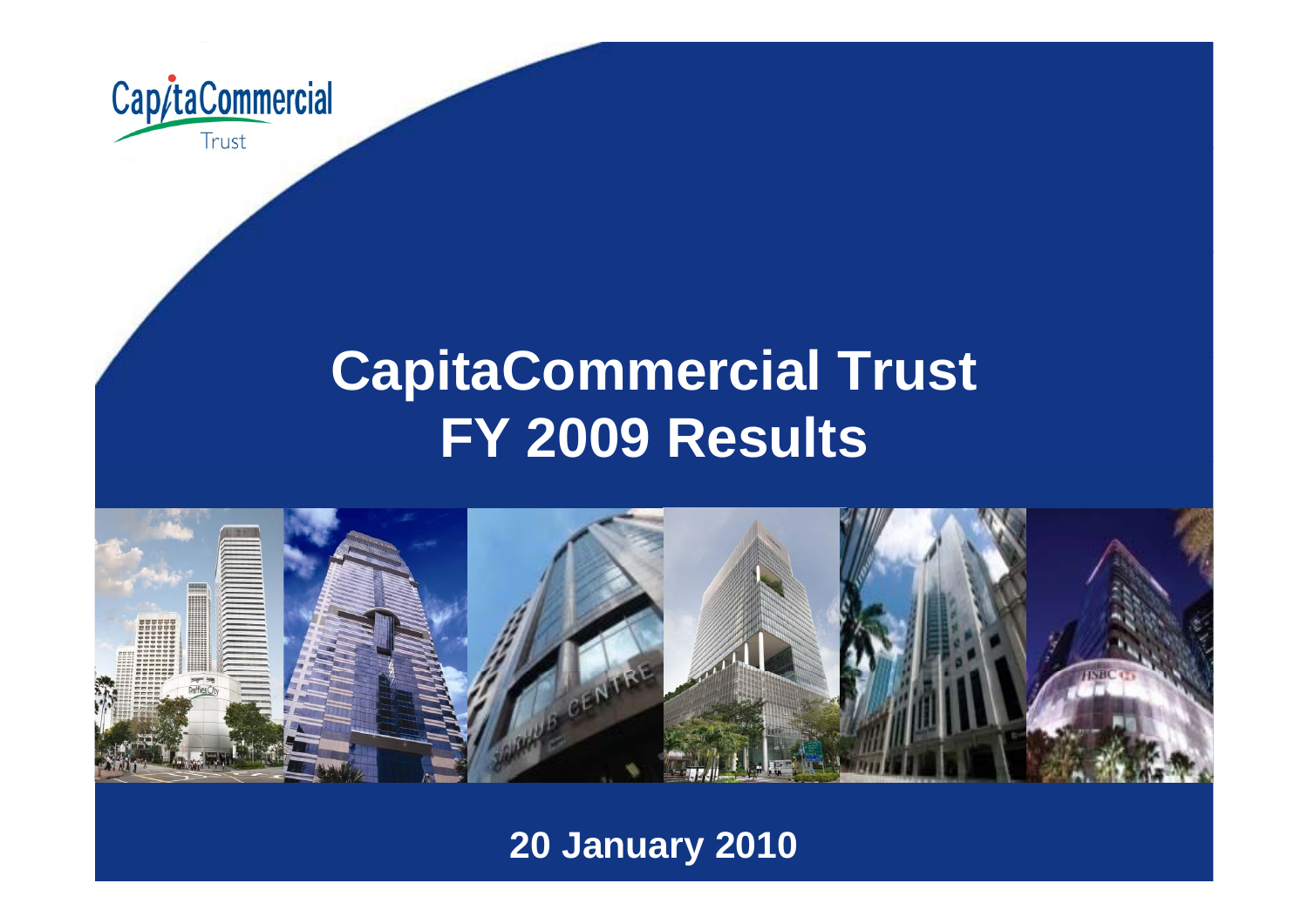

This presentation shall be read in conjunction with CCT's 2009 Full Year Unaudited Financial **Statement Announcement.**

The past performance of CCT is not indicative of the future performance of CCT. Similarly, the past performance of CapitaCommercial Trust Management Limited, the manager of CCT is not indicative of the future performance of the Manager.

The value of units in CCT (CCT Units) and the income derived from them may fall as well as rise. The CCT Units are not obligations of, deposits in, or guaranteed by, the CCT Manager. An investment in the CCT Units is subject to investment risks, including the possible loss of the principal amount invested. Investors have no right to request that the CCT Manager redeem or purchase their CCT Units while the CCT Units are listed. It is intended that holders of the CCT Units may only deal in their CCT Units through trading on Singapore Exchange Securities Trading Limited (SGX-ST). Listing of the CCT Units on the SGX-ST does not guarantee <sup>a</sup> liquid market for the CCT Units.

This presentation may contain forward-looking statements that involve assumptions, risks and uncertainties. Actual future performance, outcomes and results may differ materially from those expressed in forward-looking statements as <sup>a</sup> result of <sup>a</sup> number of risks, uncertainties and assumptions. Representative examples of these factors include (without limitation) general industry and economic conditions, interest rate trends, cost of capital and capital availability, competition from other developments or companies, shifts in expected levels of occupancy rate, property rental income, charge out collections, changes in operating expenses (including employee wages, benefits and training costs), governmental and public policy changes and the continued availability of financing in the amounts and the terms necessary to support future business.

You are cautioned not to place undue reliance on these forward-looking statements, which are based on the current view of the CCT Manager on future events.

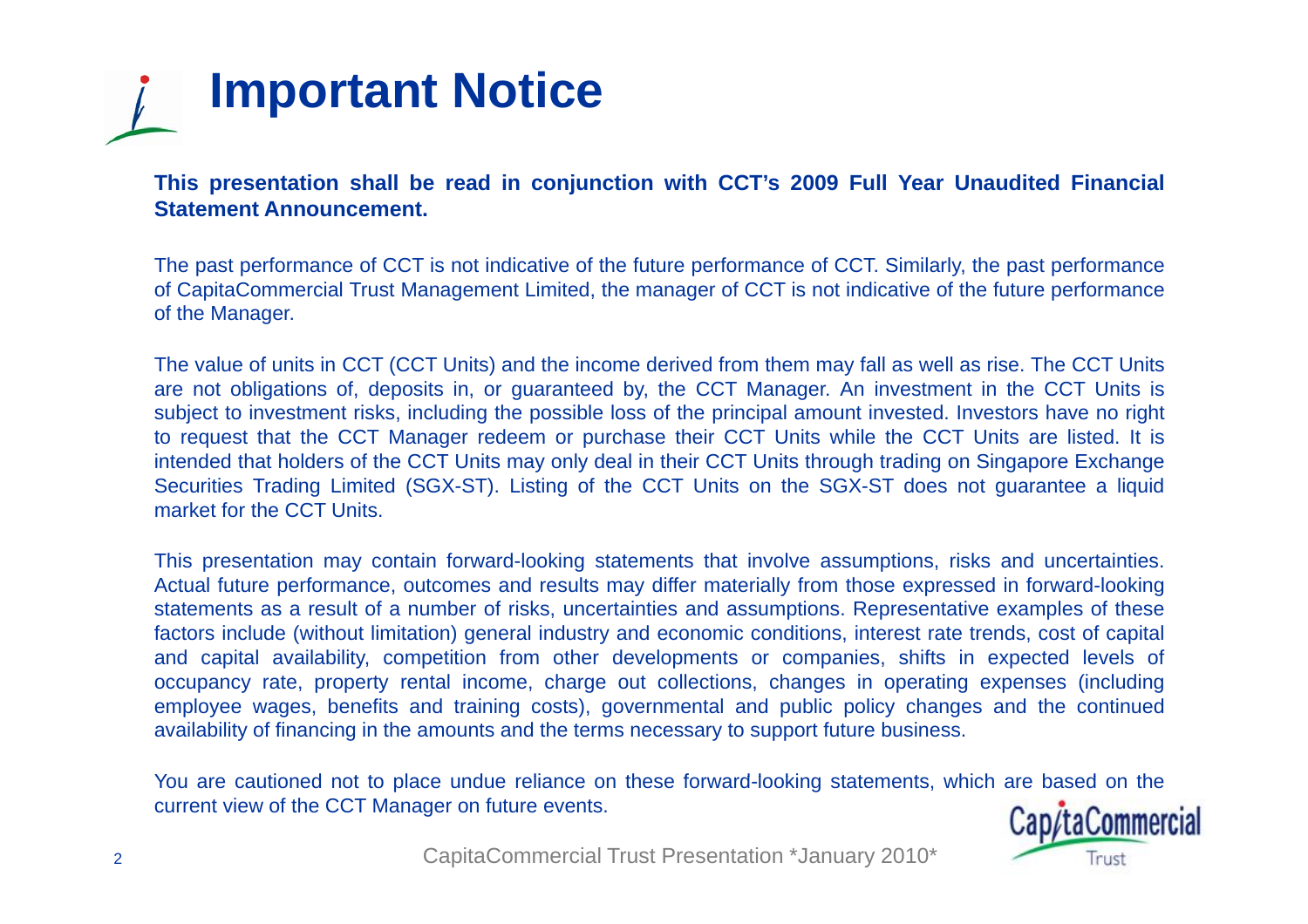

- **1. FY 2009 Highlights**
- **2. Solid Financial Results**
- **3. Portfolio Reconstitution Strategy**
- **4. Stable Portfolio**
- **5. Market Outlook**
- **6. Focus Moving Ahead**
- **7. Supplementary Information**

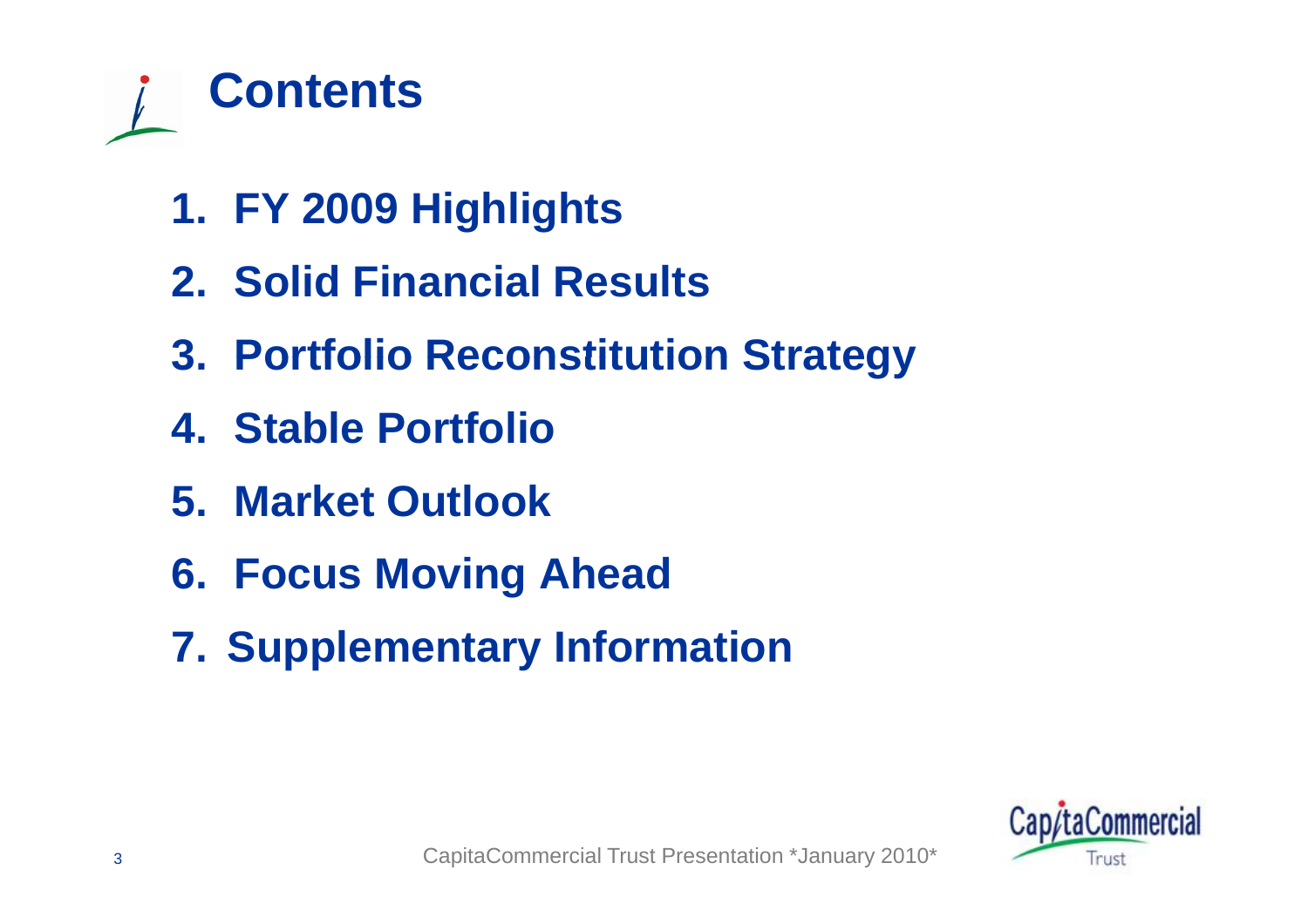# **FY 2009 Highlights 1.**



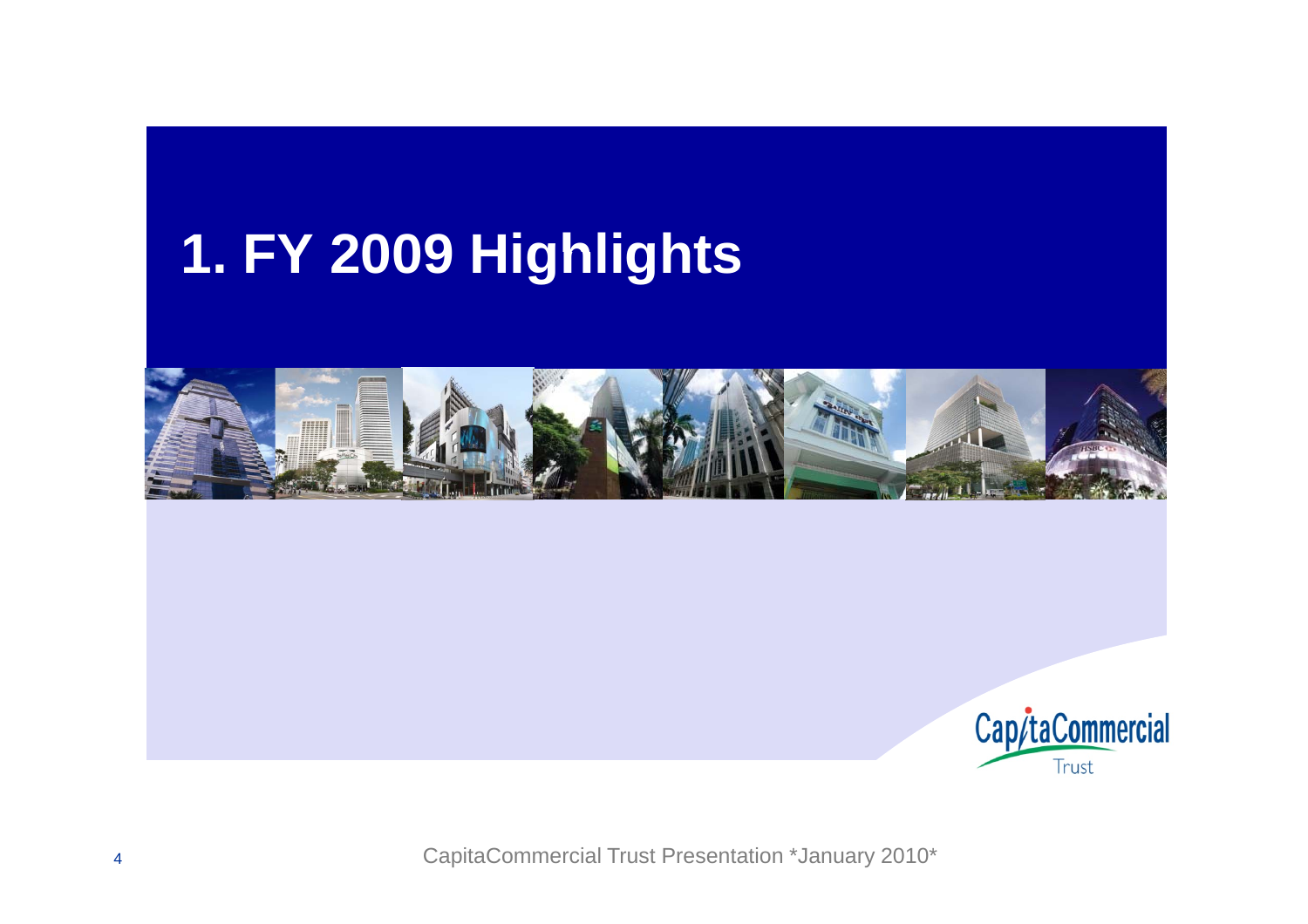# **DPU outperformance against preceding period**



Notes:

(1) The DPU is computed on the basis that none of the S\$370.0 mil Convertible Bonds ("CB") is converted into units on or before books closure date. Accordingly, the actual quantum of DPU may differ from the table above if any of the CB is converted into units on or before books closure date.

(2) Restated with the effects of the rights issue and are computed based on the issued units at end of period plus 1,403,891,000 rights units issued pursuant to the fully underwritten renounceable 1-for-1 rights issue .

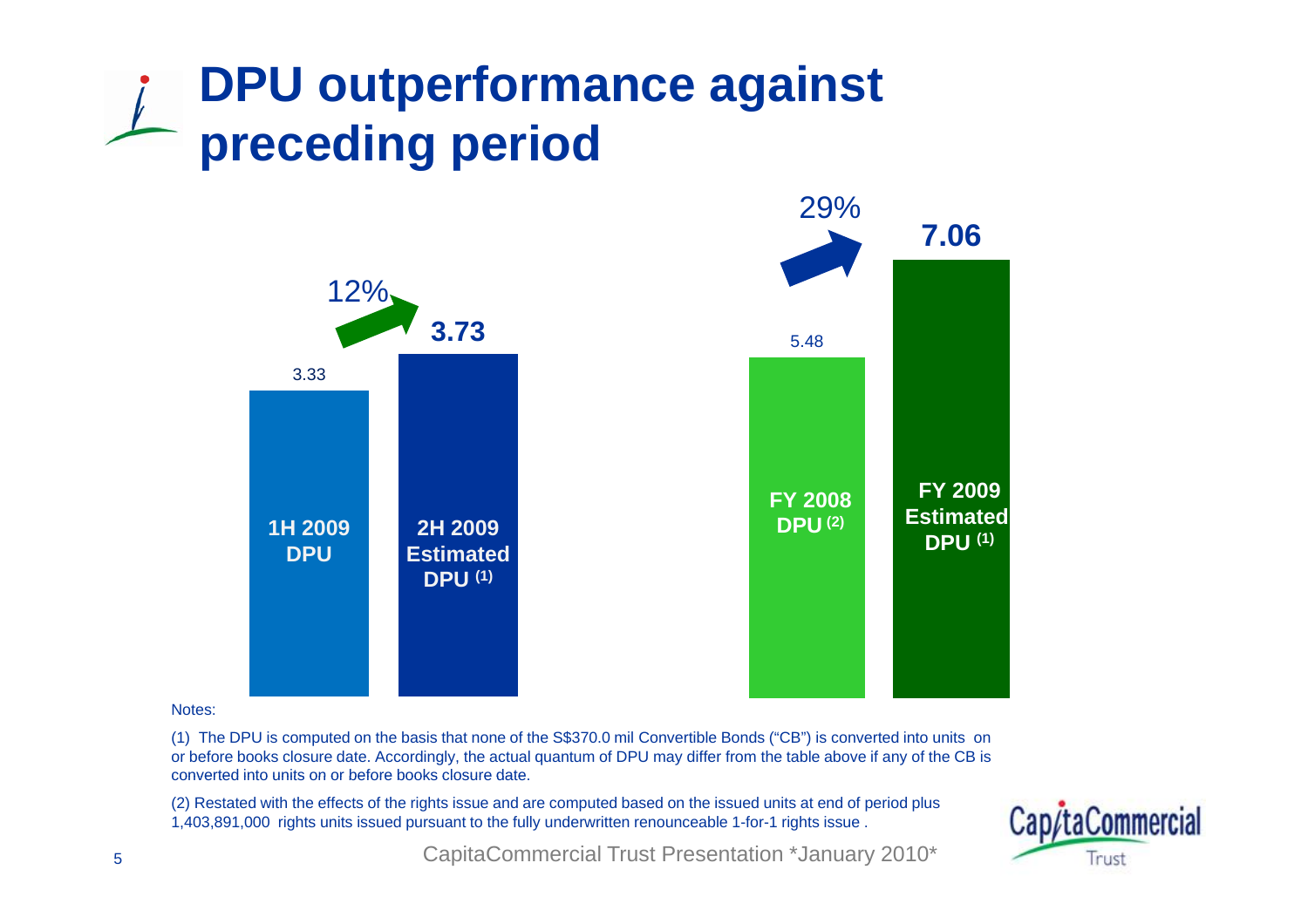# **Raised S\$1.6 billion of capital in 2009 despite challenging market conditions conditions**

| <b>Date</b>     | <b>Amount</b>         | <b>Tenure and</b>                                   | <b>Type of</b>                     | <b>Remarks</b>                                                                      |  |
|-----------------|-----------------------|-----------------------------------------------------|------------------------------------|-------------------------------------------------------------------------------------|--|
|                 | <b>Raised</b>         | <b>Rates</b>                                        | <b>Financing</b>                   |                                                                                     |  |
| <b>Jan 2009</b> | <b>S\$580 mil</b>     | 3 yrs                                               | <b>Secured term</b><br><b>loan</b> | <b>Refinancing of</b><br><b>Commercial mortgage-</b><br>backed securities<br>(CMBS) |  |
| <b>Jun 2009</b> | <b>S\$143 mil</b>     | 3 yrs @ all-in margin<br>of 3% over SOR             | <b>Secured term</b><br>loan        | For working capital and<br>refinancing                                              |  |
| <b>Jun 2009</b> | S\$828.3 mil N.A.     |                                                     | 1-for-1 rights<br><b>issue</b>     | To prepay and repay<br>borrowings                                                   |  |
| <b>Dec 2009</b> | <b>S\$50 mil</b>      | 3.5 yrs (fixed rate at<br>3.5% till 10 Jun<br>2013) | Medium term<br>notes               | To repay borrowings<br>and working capital<br>purposes                              |  |
| <b>Total</b>    | <b>S\$1,601.3 mil</b> |                                                     |                                    |                                                                                     |  |

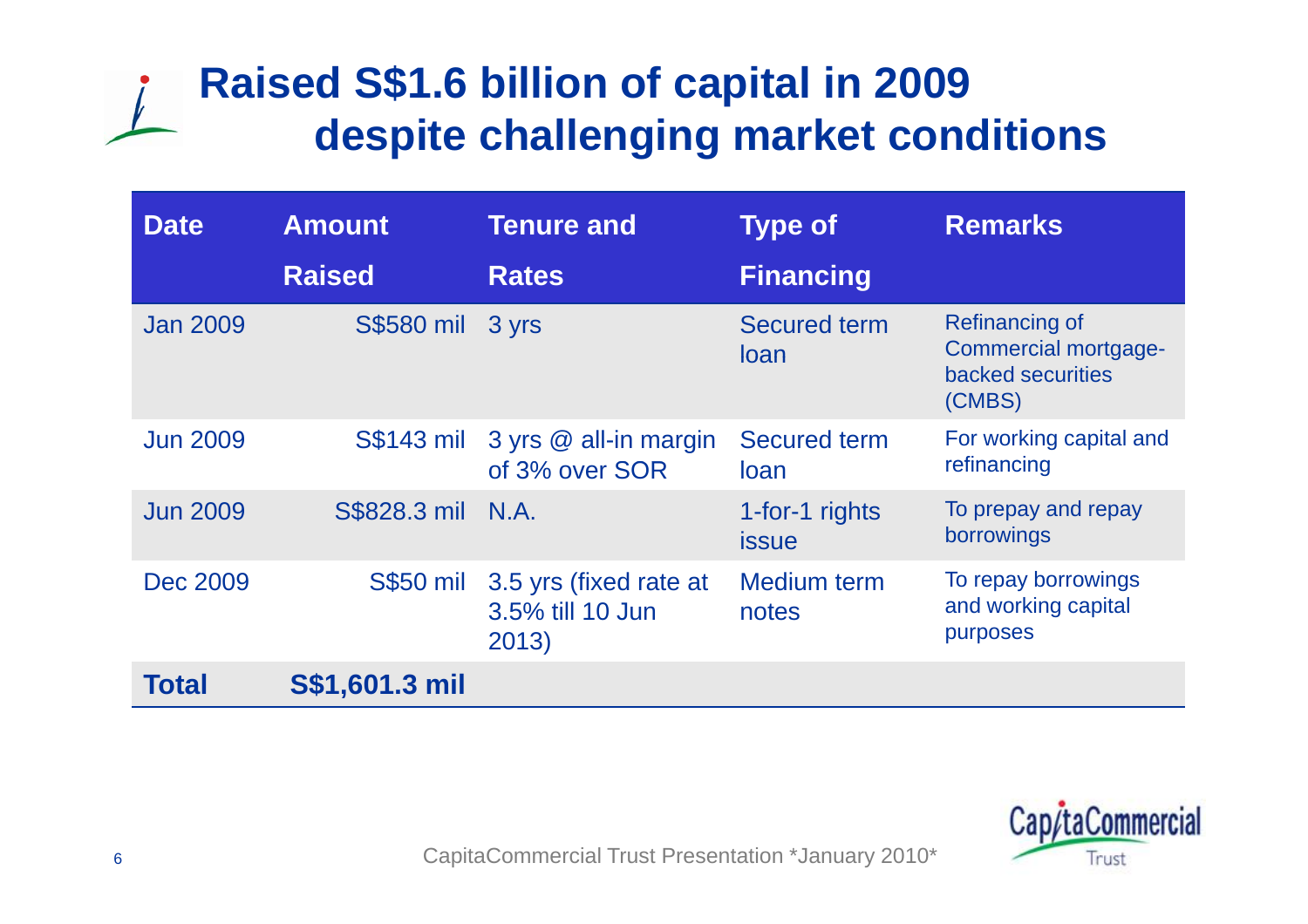**Continuing to sign new leases and renewals with positive rental reversion**

## • **Signed new leases and renewals of 317,274 square feet in 4Q 2009**

- Tenants include:
	- The Royal Bank of Scotland (bank)
	- •Robinsons & Co (S) Pte Ltd (department store),
	- Tudor Capital Singapore Pte. Ltd.(financial services)
	- •CIMB Standard Strategic Asset Advisors Pte. Ltd. (financial services)
	- Hanis Café & Bakery Pte. Ltd. (F&B)
- Sectors of these new leases and renewals: banking & financial services, business consultancy, shipping and marine and retail.
- **Signed new leases and renewals totaling 1.03 milli f i FY 2009 ( d 30% f illion square feet in (aroun 30% o portfolio NLA).**

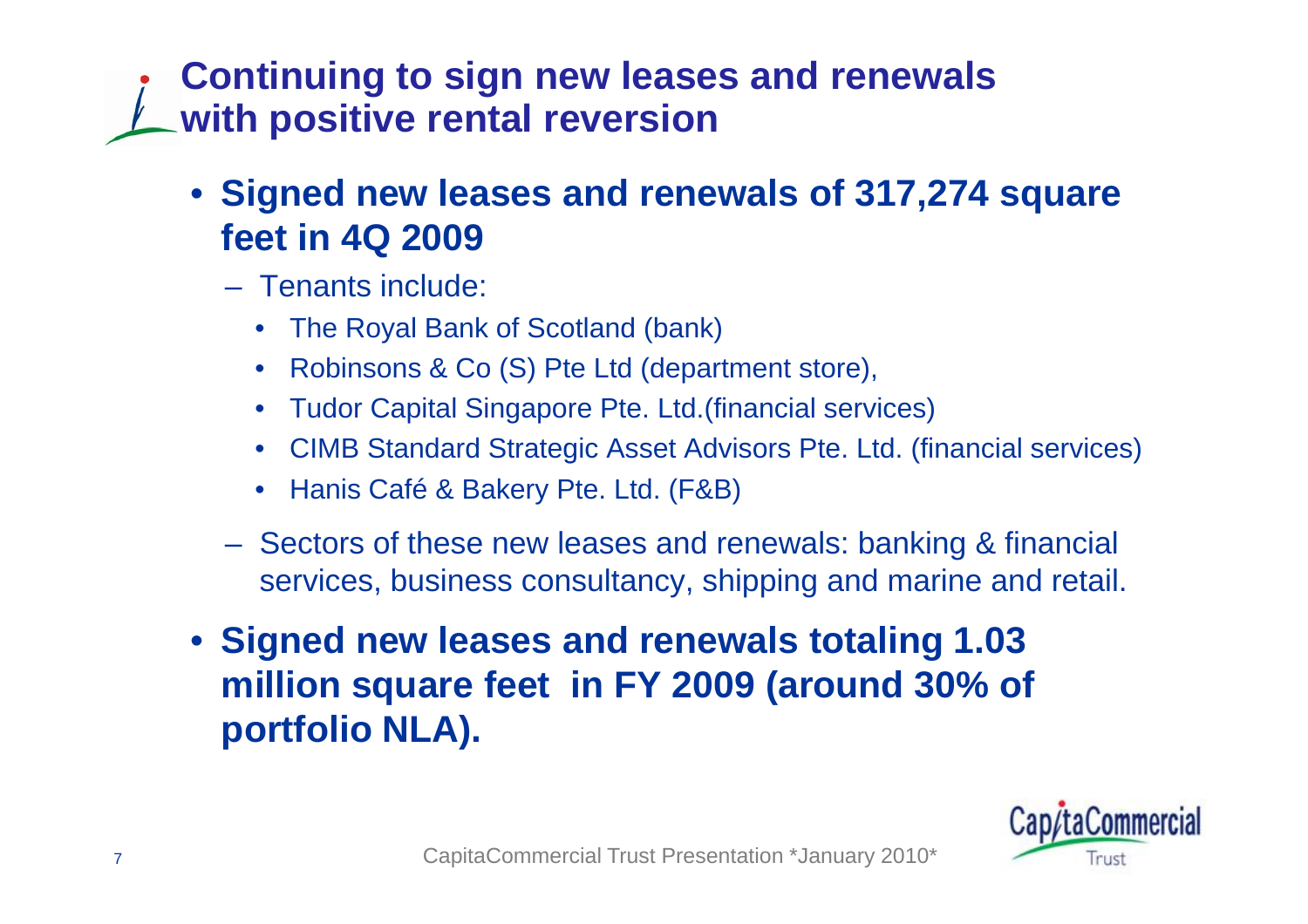## **Recognition for corporate responsibility standards**



CCT has been included in FTSE4Good Index Series which recognises companies meeting international corporate responsibility standards





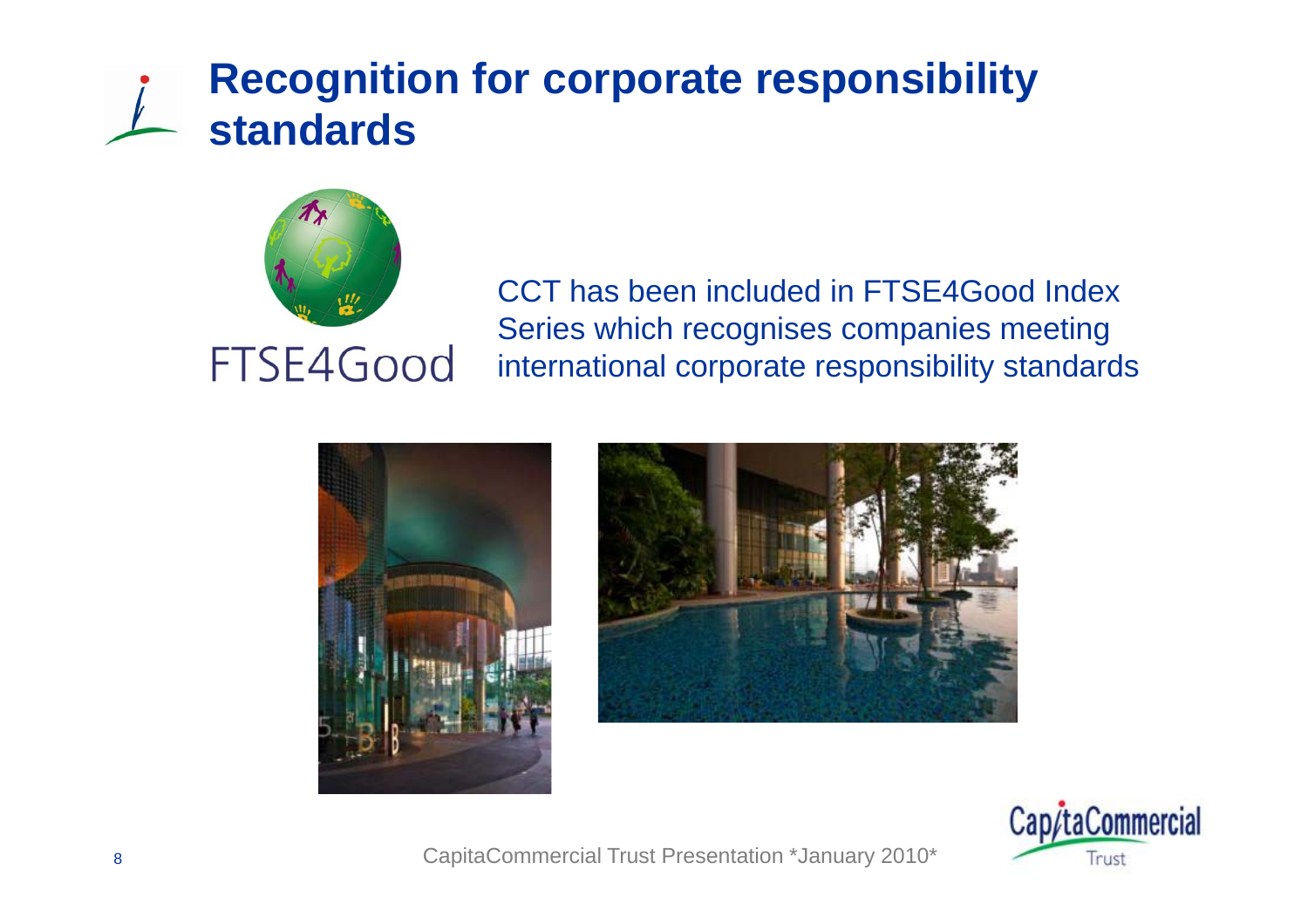# **Solid Financial Results 2.**



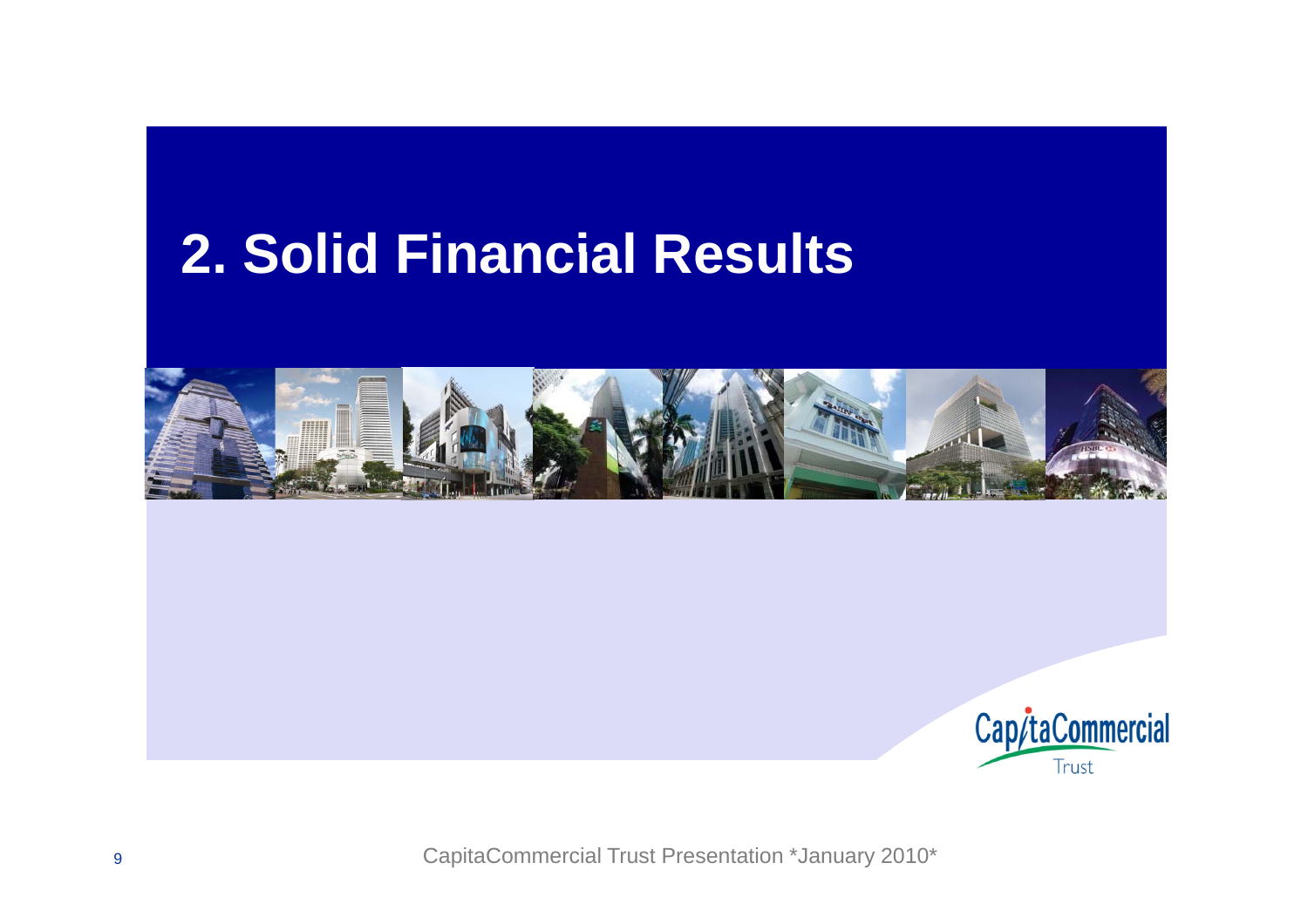# **FY 2009 gross revenue up by 20%; distributable income up by 30%**



Income contribution from acquisition (11%) and higher rental income (9%)

Improved operating margin due to cost savings efforts and lower property tax; income contribution from existing buildings (15%) and acquisitions (14%)

Higher revenue and improved operating margin and lower trust expenses contributed to higher distributable income

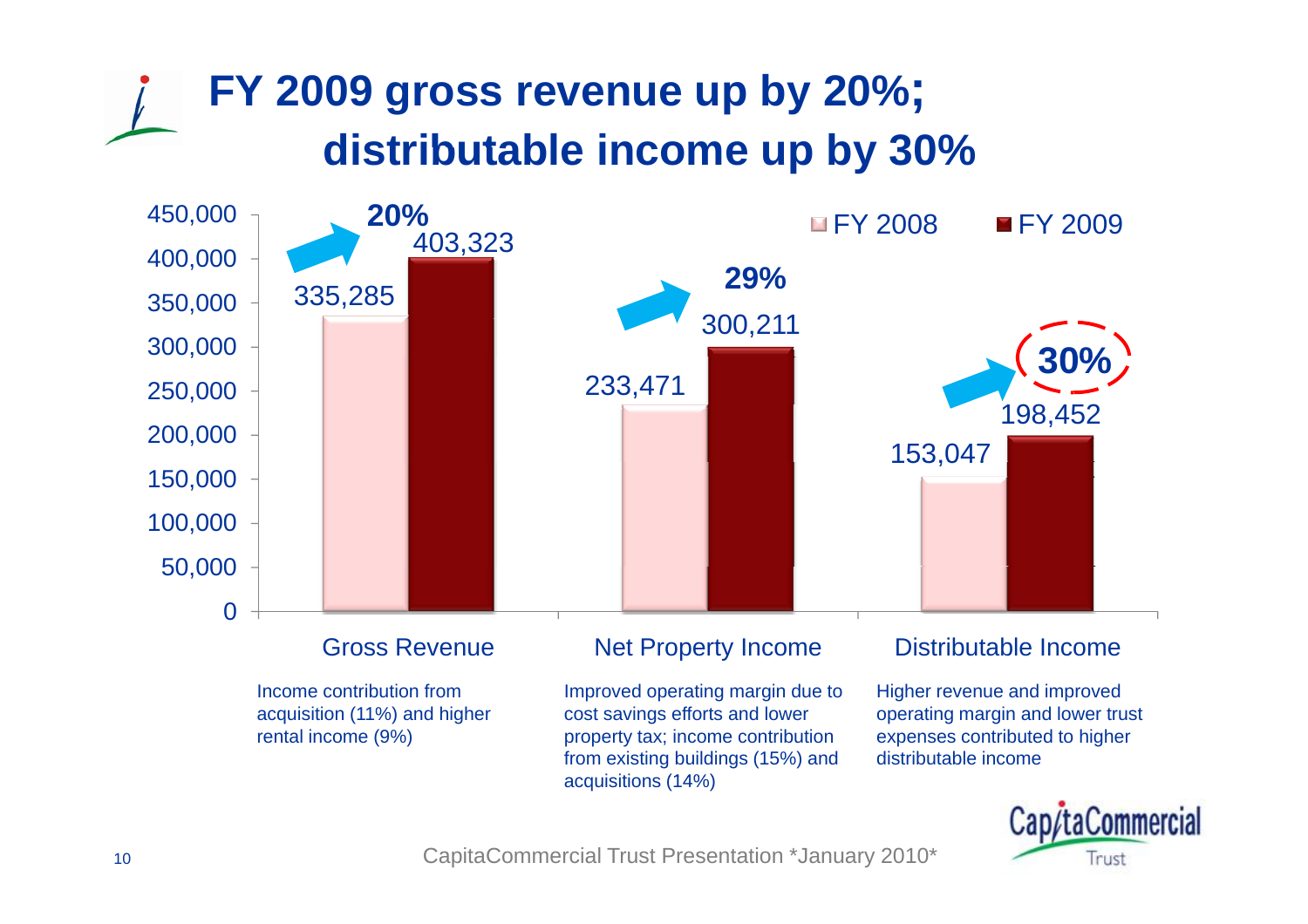# **2H 2009 distributable income above 1H 2009 by 12%**





borrowing costs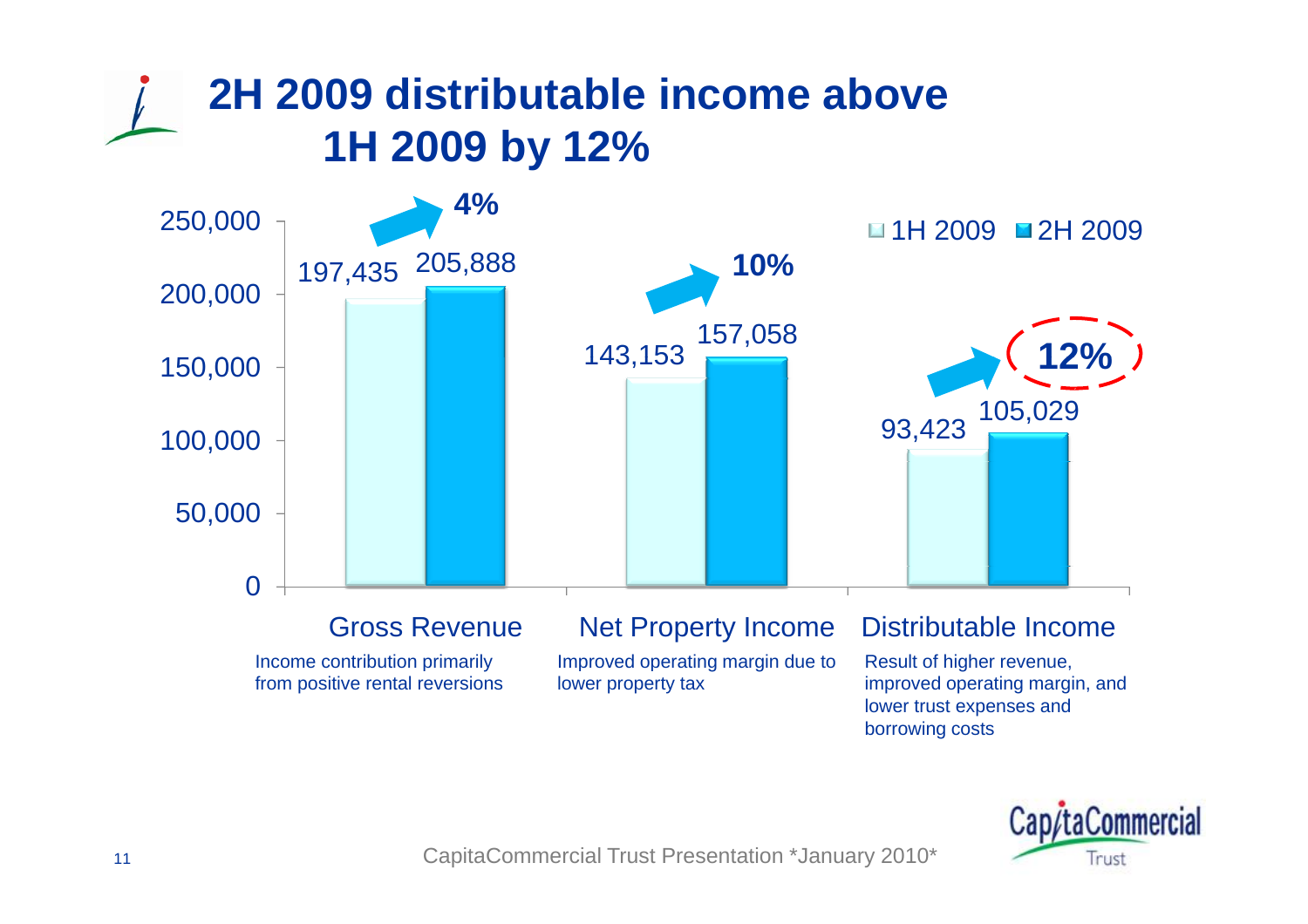

Income contribution from high rental rates (4%) and acquisition growth (2%) – Wilkie Edge

her lmproved operating margin due to cost savings efforts and lower property tax; income contribution from existing properties (19%) and acquisition of Wilkie Ed ge (3%)

due to Result of higher revenue, improved operating margin and lower trust expenses and borrowing costs

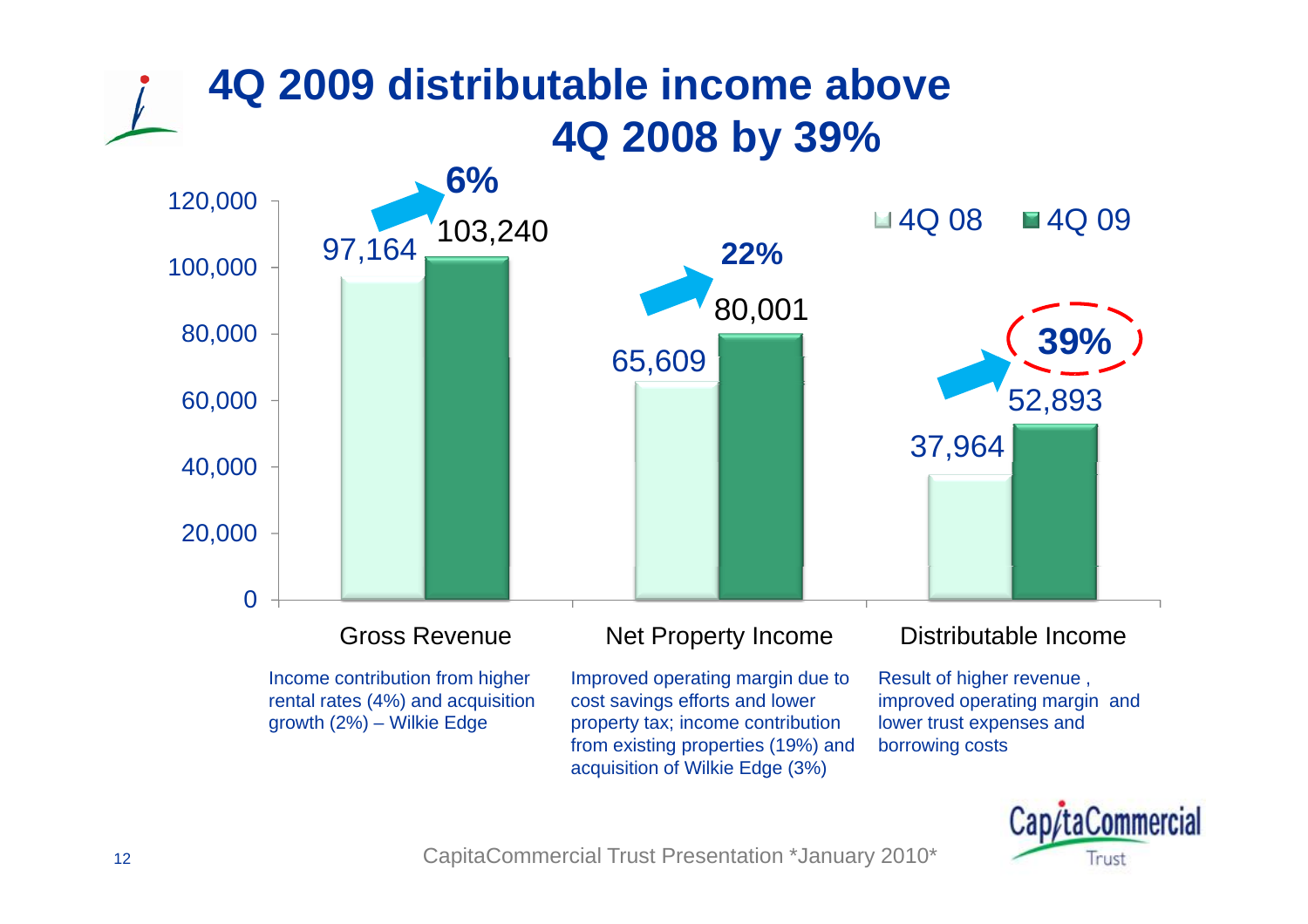# **DPU pay out expected on 26 Feb 2010**

| <b>Distribution Period</b>                                                                                                                                                                          | From 1 Jul 2009 to 31 Dec 2009 |
|-----------------------------------------------------------------------------------------------------------------------------------------------------------------------------------------------------|--------------------------------|
| <b>Estimated Distribution Per Unit (1)</b> Taxable - 3.73 cents<br>(1) The estimated DPU is computed on the basis that none of the S\$370.0 million Convertible Bonds is converted into units on or |                                |

*(1) The estimated DPU is computed on the basis that none of the S\$370.0 million Convertible Bonds is converted into units on or before the books closure date. Accordingly, the actual quantum of DPU may differ from the table above if any of the Convertibl e Bonds is converted into units on or before the books closure date.*

### **Distribution Timetable**

| Trading on "Ex" Basis            | Tuesday, 26 January 2010 |
|----------------------------------|--------------------------|
| <b>Books Closure Date</b>        | Friday, 29 January 2010  |
| <b>Distribution Payment Date</b> | Friday, 26 February 2010 |

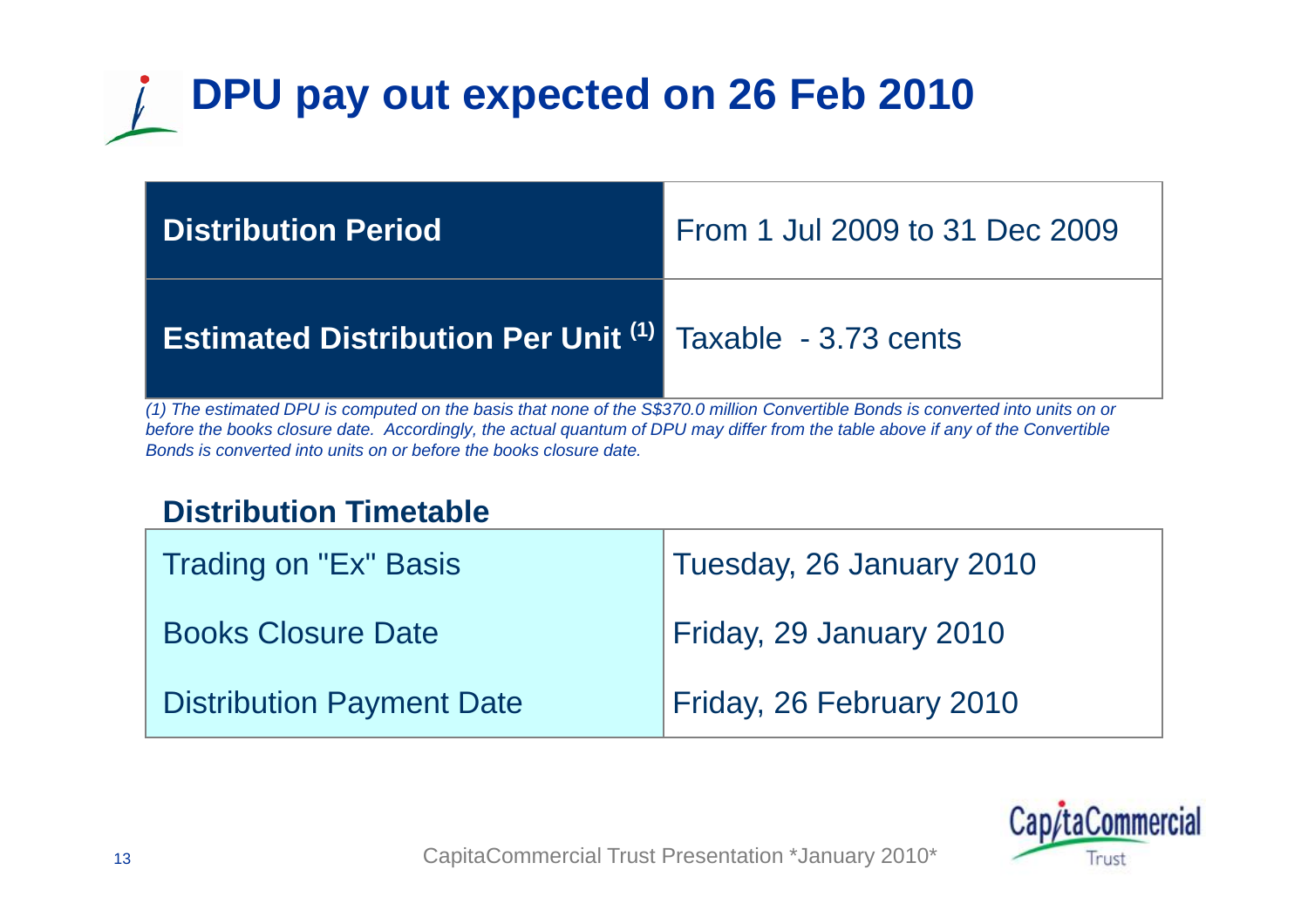## **Downward revaluation of S\$327.6m or approximately 5.4% from May 2009**

| <b>Asset Valuation (S\$'m)</b> | As at<br><b>22 May 09</b> | As at<br>31 Dec 09       | <b>Change</b><br>℅ | <b>31 Dec 09</b><br>(S\$psf) |
|--------------------------------|---------------------------|--------------------------|--------------------|------------------------------|
| <b>Capital Tower</b>           | 1,130.0                   | 1,052.5                  | (6.9)              | 1,420                        |
| <b>Six Battery Road</b>        | 1,182.0                   | 1,114.0                  | (5.8)              | 2,242                        |
| <b>HSBC Building</b>           | 317.0                     | 299.8                    | (5.4)              | 1,496                        |
| <b>Starhub Centre</b>          | 295.0                     | 268.0                    | (9.2)              | 957                          |
| <b>Robinson Point</b>          | 195.0                     | 182.5                    | (6.4)              | 1,371                        |
| <b>Bugis Village</b>           | 67.0                      | 64.3                     | (4.0)              | 526                          |
| <b>Golden Shoe Car Park</b>    | 102.0                     | 102.6                    | 0.6                | <b>NM</b>                    |
| <b>Market Street Car Park</b>  | 50.2                      | 49.3                     | (1.8)              | <b>NM</b>                    |
| <b>One George Street</b>       | 1,010.0                   | 896.0                    | (11.3)             | 2,000                        |
| <b>Wilkie Edge</b>             | 149.0                     | 143.0                    | (4.0)              | 979                          |
| <b>Raffles City 60%</b>        | 1,532.4                   | 1,530.0                  | (0.2)              | <b>NM</b>                    |
| <b>Portfolio</b><br>Notes:     | 6,029.6                   | $5,702.0$ <sup>(1)</sup> | (5.4)              |                              |

(1) Prior to the reclassification of Robinson Point from Investment Properties under Non-Current Assets to an Asset held for sale under Current Assets in CCT's Balance Sheet as at 31 December 2009.



(2) NM – Not meaningful CapitaCommercial Trust Presentation \*January 2010\*

Cap/taCommercial

Trust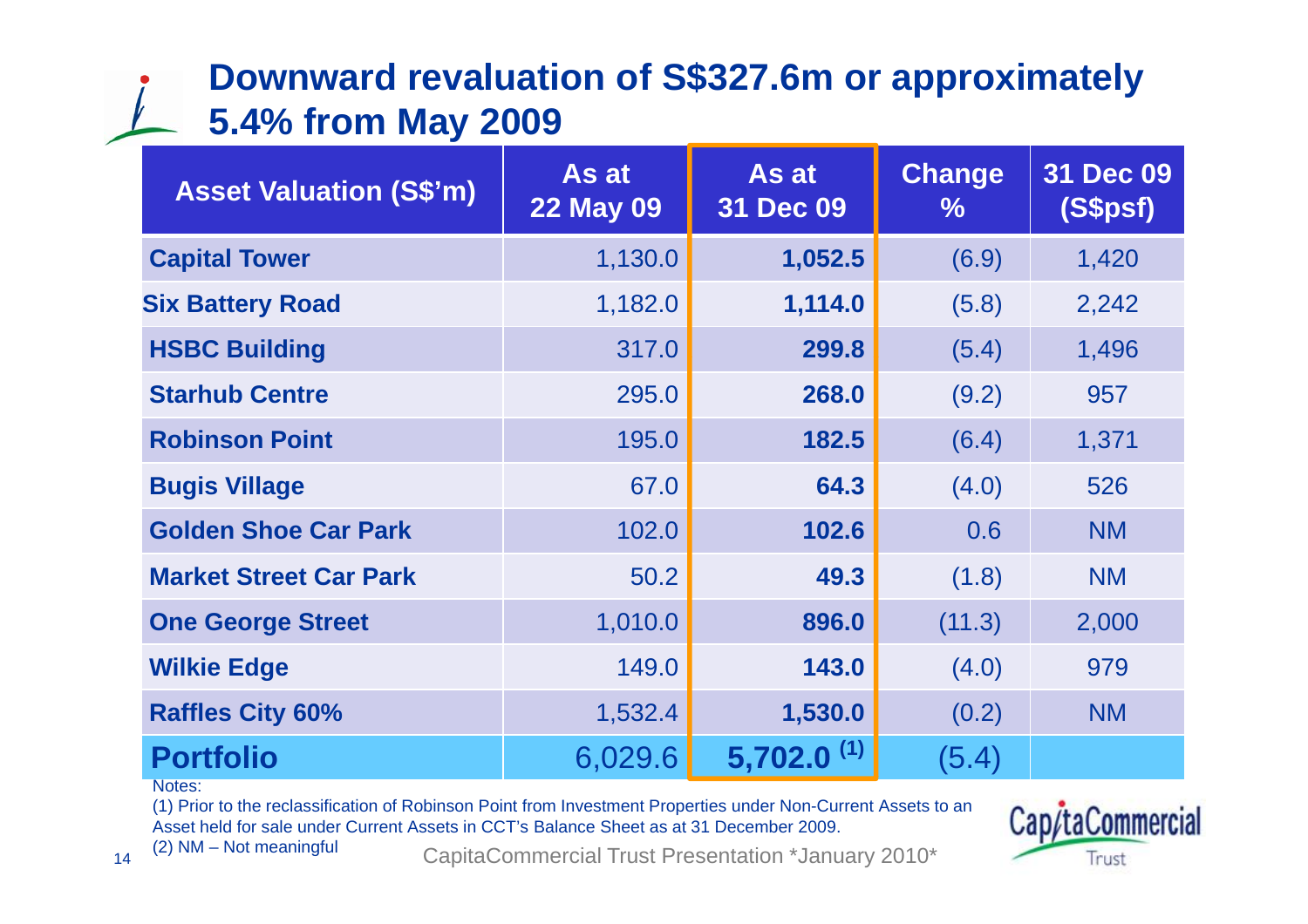## **Cap rates compression for Grade A and prime offices valuation signifies reduced risks**

| <b>Cap rates</b>                                    | <b>December 2008</b>                                                                    | <b>May 2009</b>                                                                         | <b>December 2009</b>                                                                    |
|-----------------------------------------------------|-----------------------------------------------------------------------------------------|-----------------------------------------------------------------------------------------|-----------------------------------------------------------------------------------------|
| <b>Grade A offices</b><br>& HSBC<br><b>Building</b> | 4.5%<br>(0.25% up against<br><b>June 2008)</b>                                          | $4.5\%$                                                                                 | 4.25%                                                                                   |
| <b>Prime offices</b>                                | 4.75%<br>$(0.25\%$ up against<br><b>June 2008)</b>                                      | $4.75\%$                                                                                | $4.5\%$                                                                                 |
| <b>Raffles City</b><br><b>Singapore</b>             | Office $-4.5\%$<br>Retail $-5.5%$<br><b>Hotels and</b><br>Convention<br>Centre $-5.75%$ | Office $-4.6\%$<br>Retail $-5.6%$<br><b>Hotels and</b><br>Convention<br>Centre $-5.85%$ | Office $-4.5\%$<br>Retail $-5.6%$<br><b>Hotels and</b><br>Convention<br>Centre $-5.85%$ |

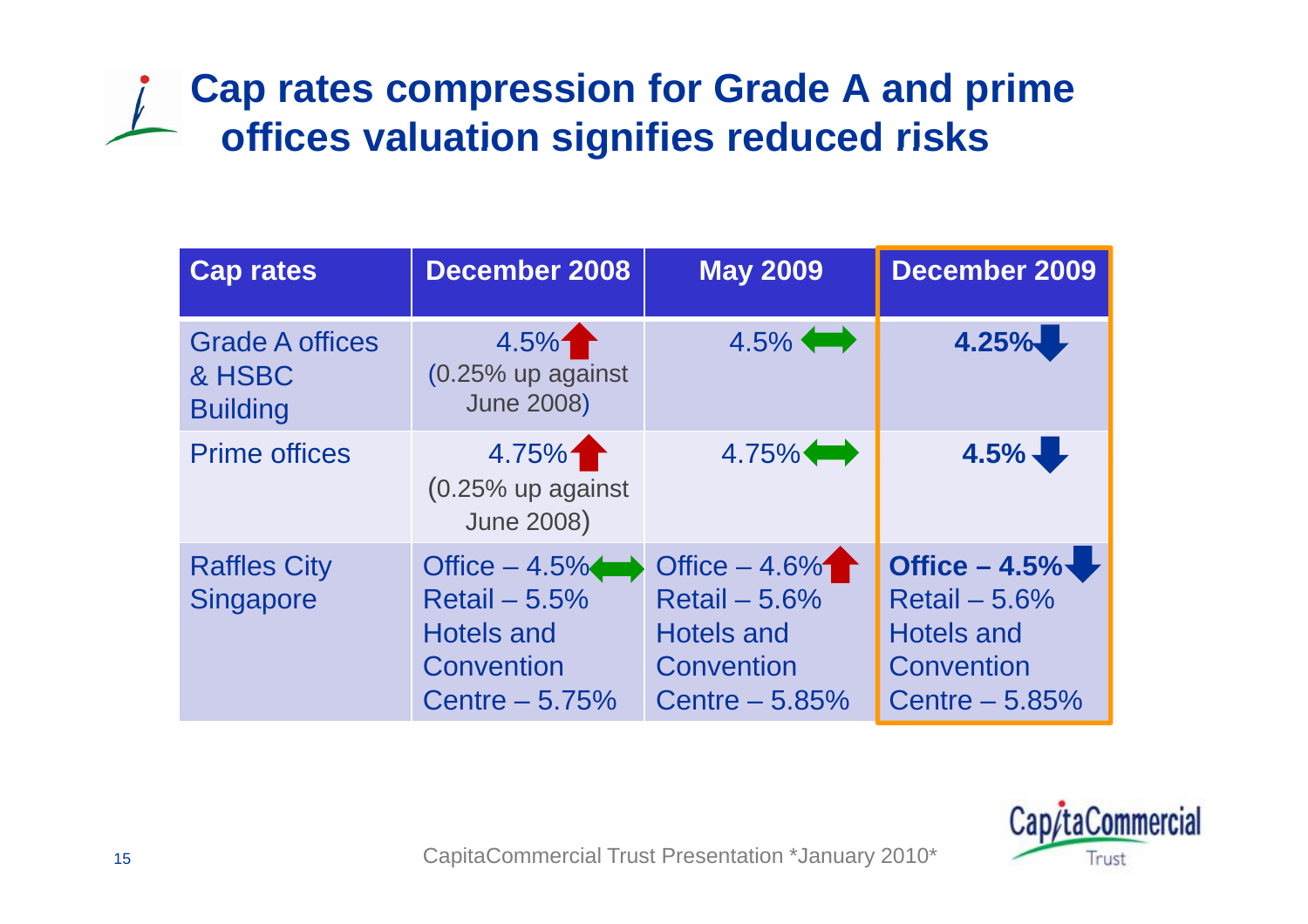# **Total Assets at S\$6.1B, Adj. NAV at S\$1.37**

|                                        | 31 Dec 09<br><b>S\$'000</b> | 30 Sep 09<br><b>S\$'000</b> | 31 Dec 08<br><b>S\$'000</b> |
|----------------------------------------|-----------------------------|-----------------------------|-----------------------------|
| Non-current assets <sup>(1)</sup>      | 5,595,598                   | 6,116,271                   | 6,785,965                   |
| Current assets $^{(2)}$                | 504,374                     | 223,181                     | 85,426                      |
| <b>Total assets</b>                    | 6,099,972                   | 6,339,452                   | 6,871,391                   |
| Current liabilities <sup>(3)</sup>     | 325,902                     | 318,836                     | 793,555                     |
| Non-current liabilities <sup>(4)</sup> | 1,817,661                   | 1,771,701                   | 1,922,945                   |
| <b>Net assets</b>                      | 3,956,409                   | 4,248,915                   | 4,154,891                   |
| <b>Unitholders' funds</b>              | 3,953,409                   | 4,248,915                   | 4,154,891                   |
| NAV                                    | 1.41                        | $\overline{1.51}^{(5)}$     | $1.77^{(5)}$                |
| Adjusted NAV (6)                       | 1.37                        | $1.49^{(5)}$                | $1.74^{(5)}$                |

#### **Notes: Comparing Dec 09 against Dec 08**

- (1) Non-current assets was lower mainly due to revaluation of investment properties on 22 May 2009 and 31 December 2009 and also the reclassification of Robinson Point from Non-Current to Current Assets
- (2) Current assets has increased primarily due to higher cash at bank arising from balance of rights issue proceeds and issuance of \$50 million MTN in Dec 09 as well as the reclassification of Robinson Point as mentioned above.
- (3) Current liabilities has decreased mainly due to short term loans repayment from a portion of the rights issues proceeds and refinancing with long term borrowings. Lower trade and other creditors of also contributed to the decline. However, this was offset by reclassification from non-current liabilities (borrowings).
- (4) Non current liabilities has decreased due mainly to reclassification to current liabilities and prepayment of a portion of loan but offset by an increase in issuance MTN of S\$50 million.
- (5) Restated with the effects of the rights issue and computed based on the issued units at end of the period plus 1,403,891,000 rights issue pursuant to the 1-for-1 rights issue.
- (6) Assuming the distribution income has been paid out to the unitholders.

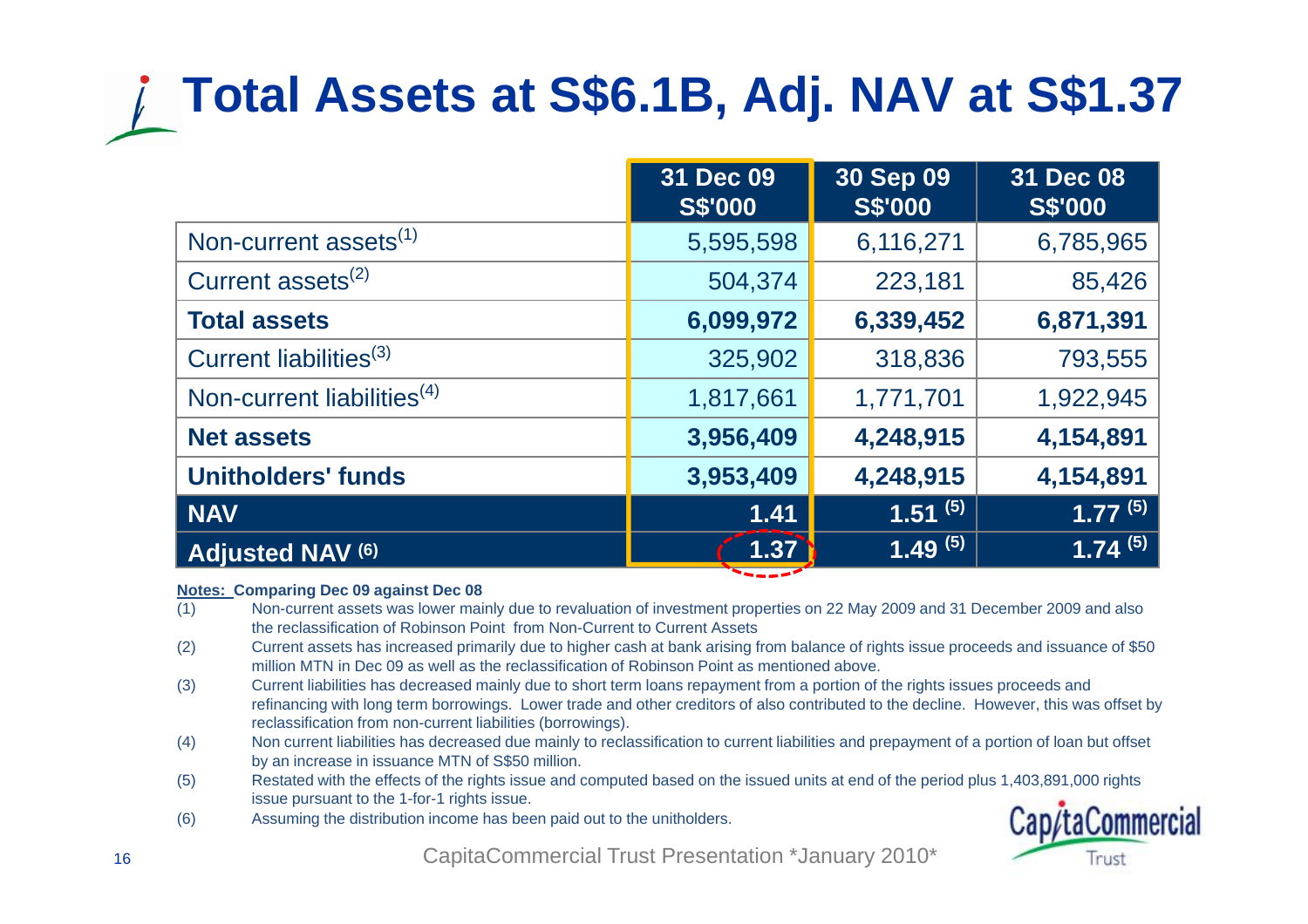

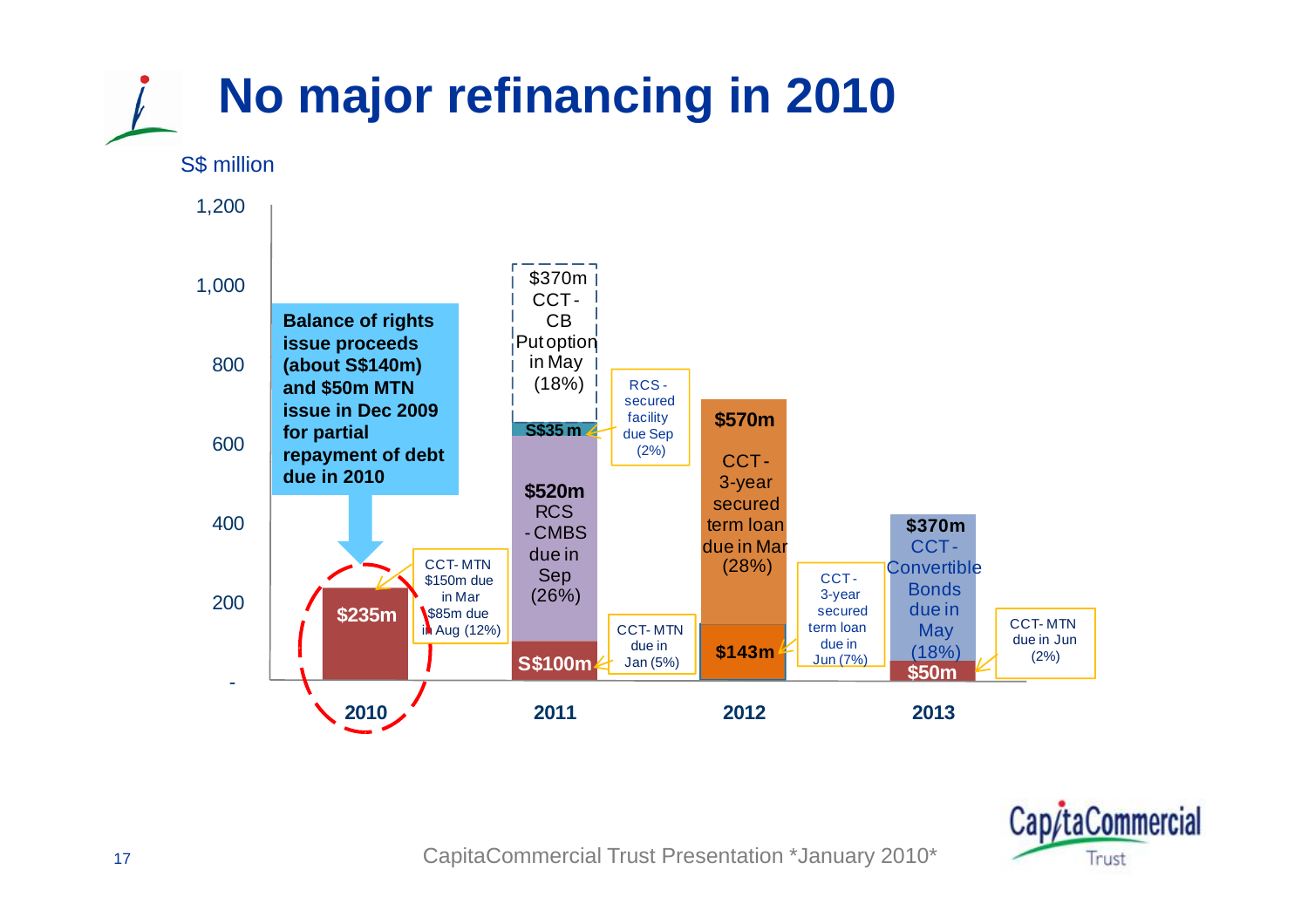# **Gearing within target range of 30% to 45%**

| As at 31 Dec                             | 2009        | 2008        |
|------------------------------------------|-------------|-------------|
| <b>Total debt</b>                        | S\$2,022.7m | S\$2,586.8m |
| Gearing ratio (1)                        | 33.2%       | 37.6%       |
| Interest service coverage<br>ratio $(2)$ | 3.3 times   | 2.8 times   |
| Ave cost of debt                         | 3.9%        | 3.6%        |
| Ave fixed rate term to<br>expiry $(3)$   | 2.2 years   | 2.4 years   |

#### Notes:

- (1) Ratio of borrowings over total deposited properties
- (2) Ratio of net investment income before interest and tax over interest expenses
- (3) Average fixed rate term to expiry of the loan profile

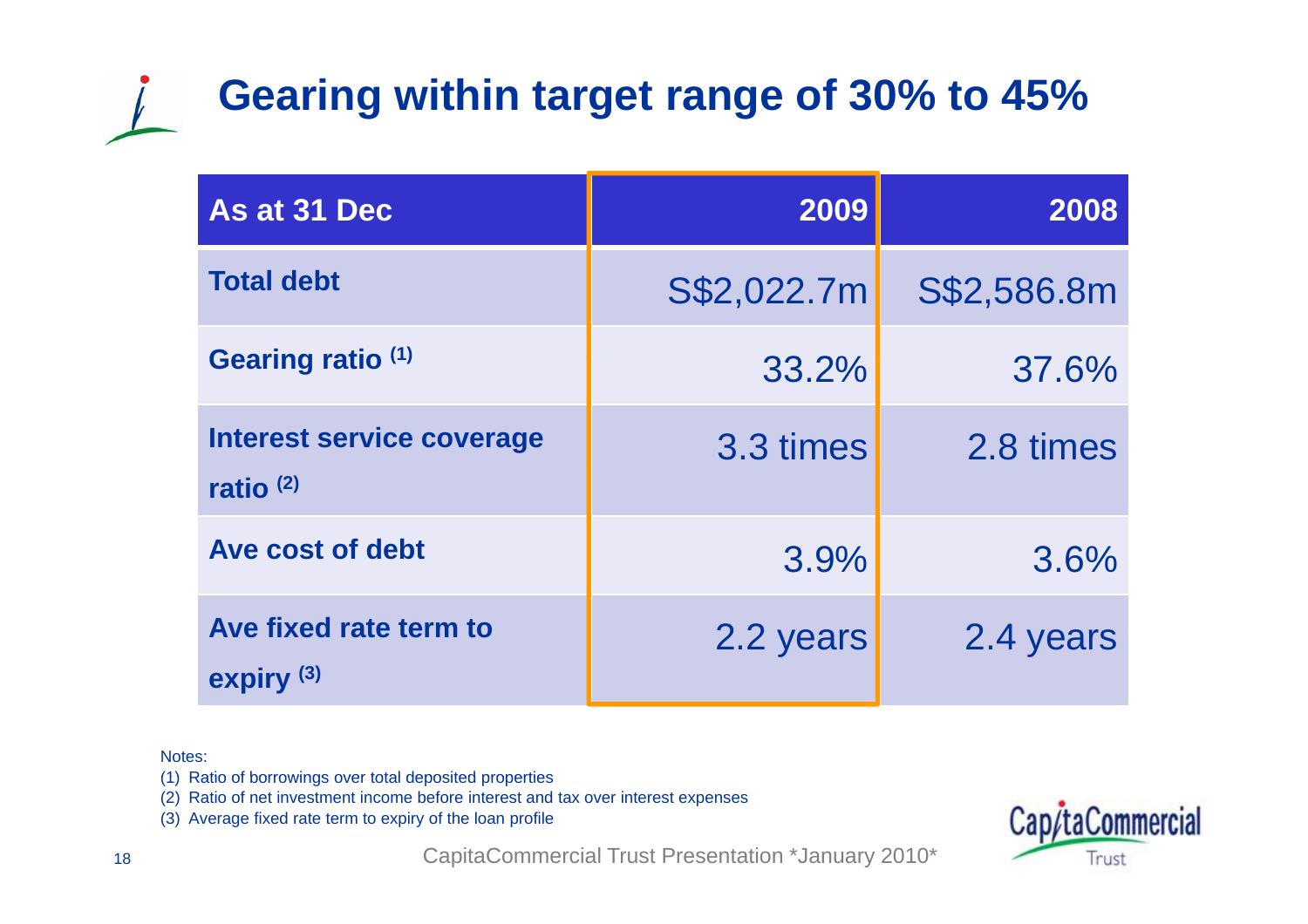# **Enhanced financial flexibility**

- $\bullet$ **Total number of unsecured assets : 8 out of 11**
- **Value of unsecured assets : S\$2.8 billion(1) (49% of total value of investment properties)**
- **S\$615.0 million untapped balance from S\$1.0 billion multicurrency medium term note programme**



Six Batter



**One George Street** 





Robinson Point Starhub Centre





Bugis Village Golden Shoe Car Park Market Street Car Park Wilkie Edge





Note:

(1) Prior to the reclassification of Robinson Point from Investment Properties under Non-Current Assets to an Asset held for sale under Current Assets in CCT's Balance Sheet as at 31 December 2009.

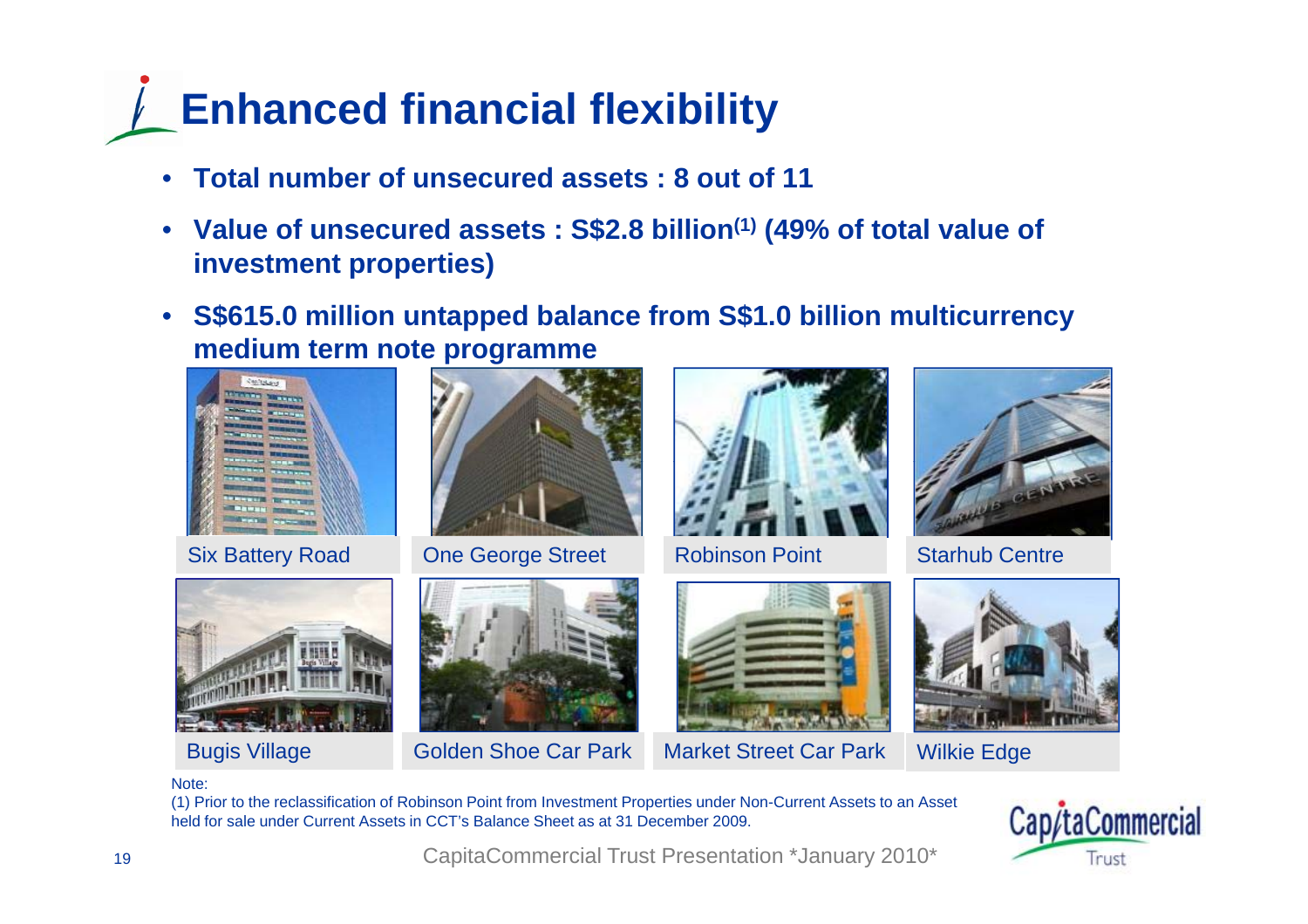# **Portfolio Reconstitution Strategy 3.**



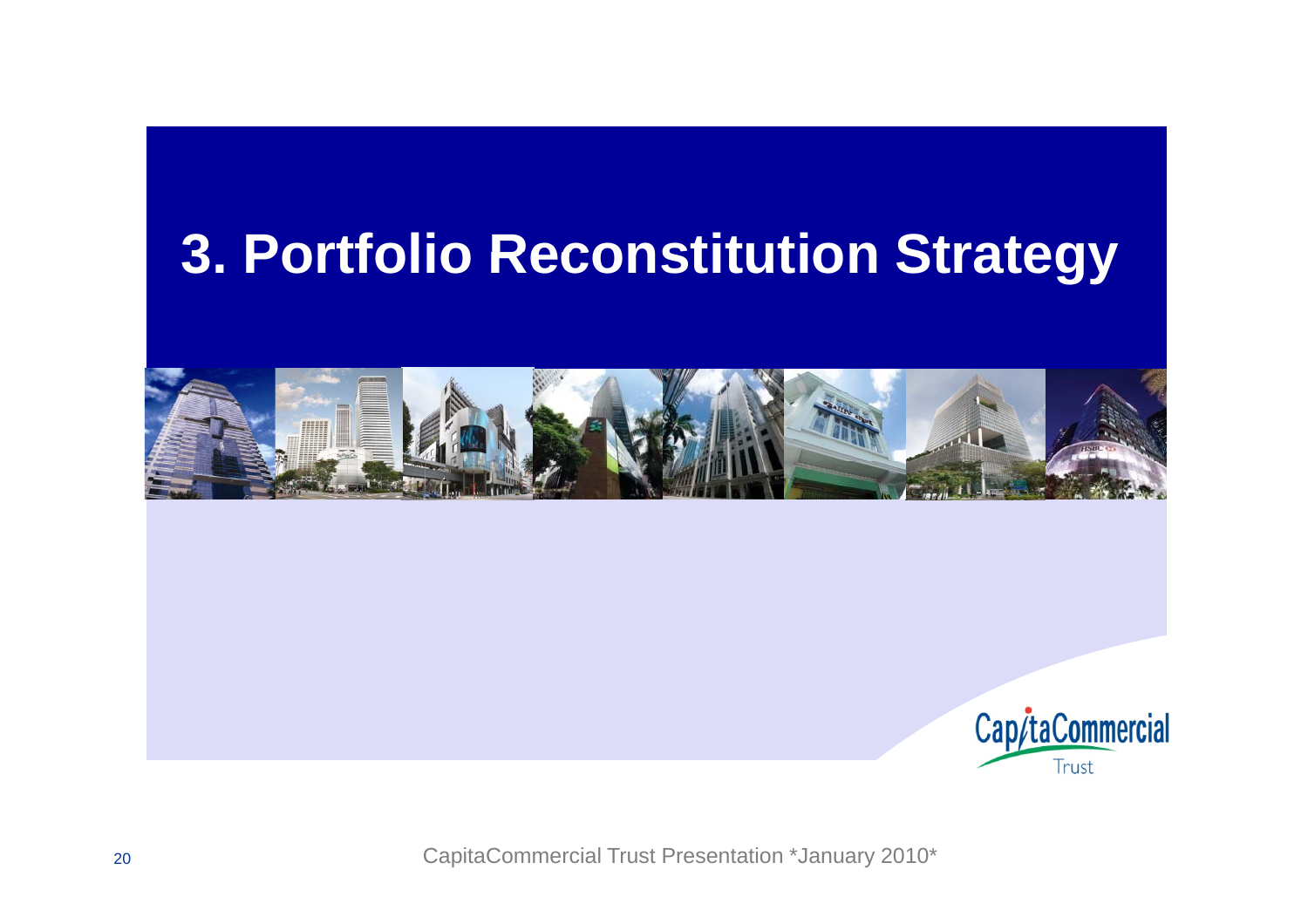## **Portfolio reconstitution strategy to further enhance asset q y ualit**



CapitaCommercial Trust Presentation \*January 2010\*

Trust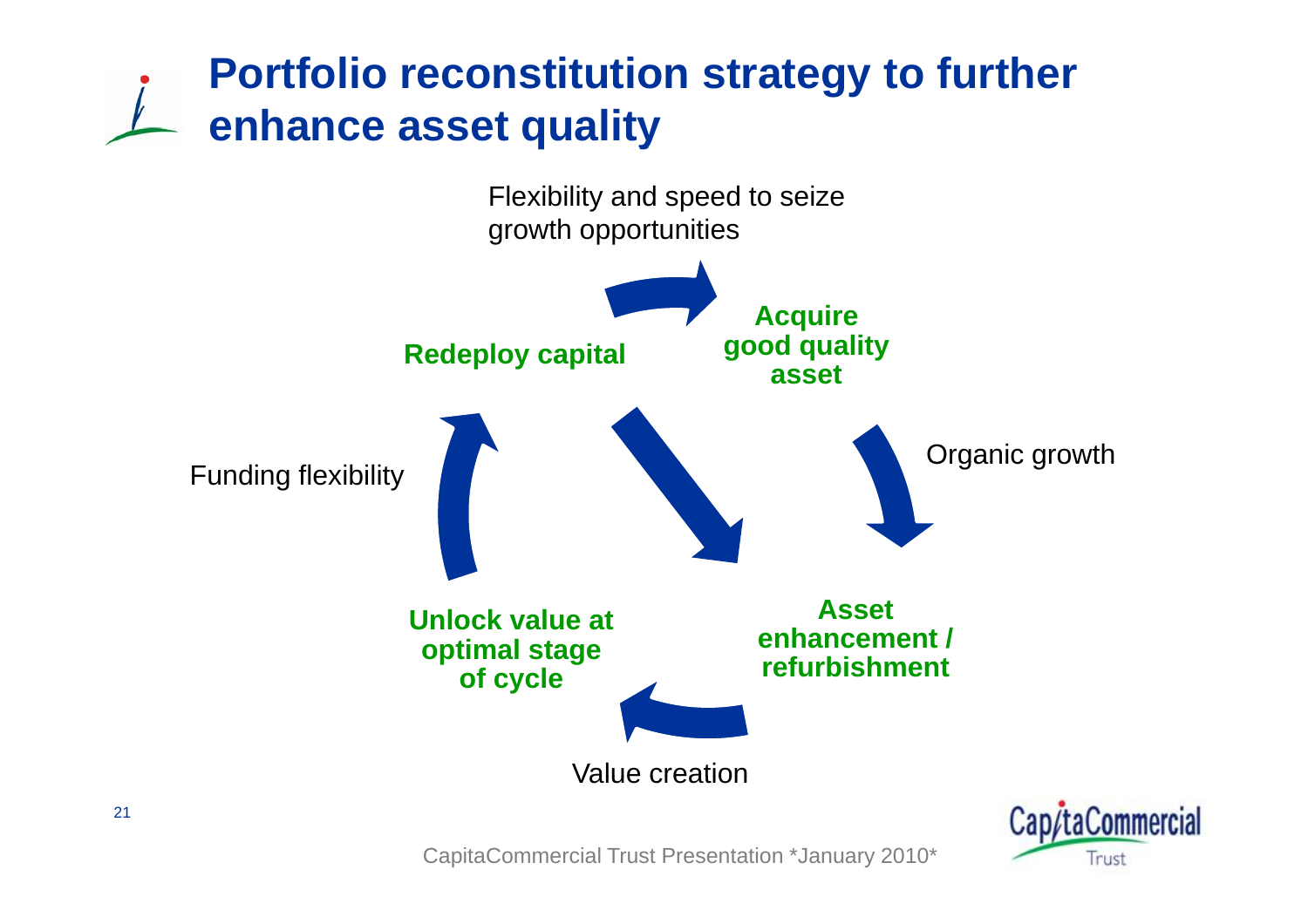





(1) Represents CCT's interest of 60.0% in Raffles City

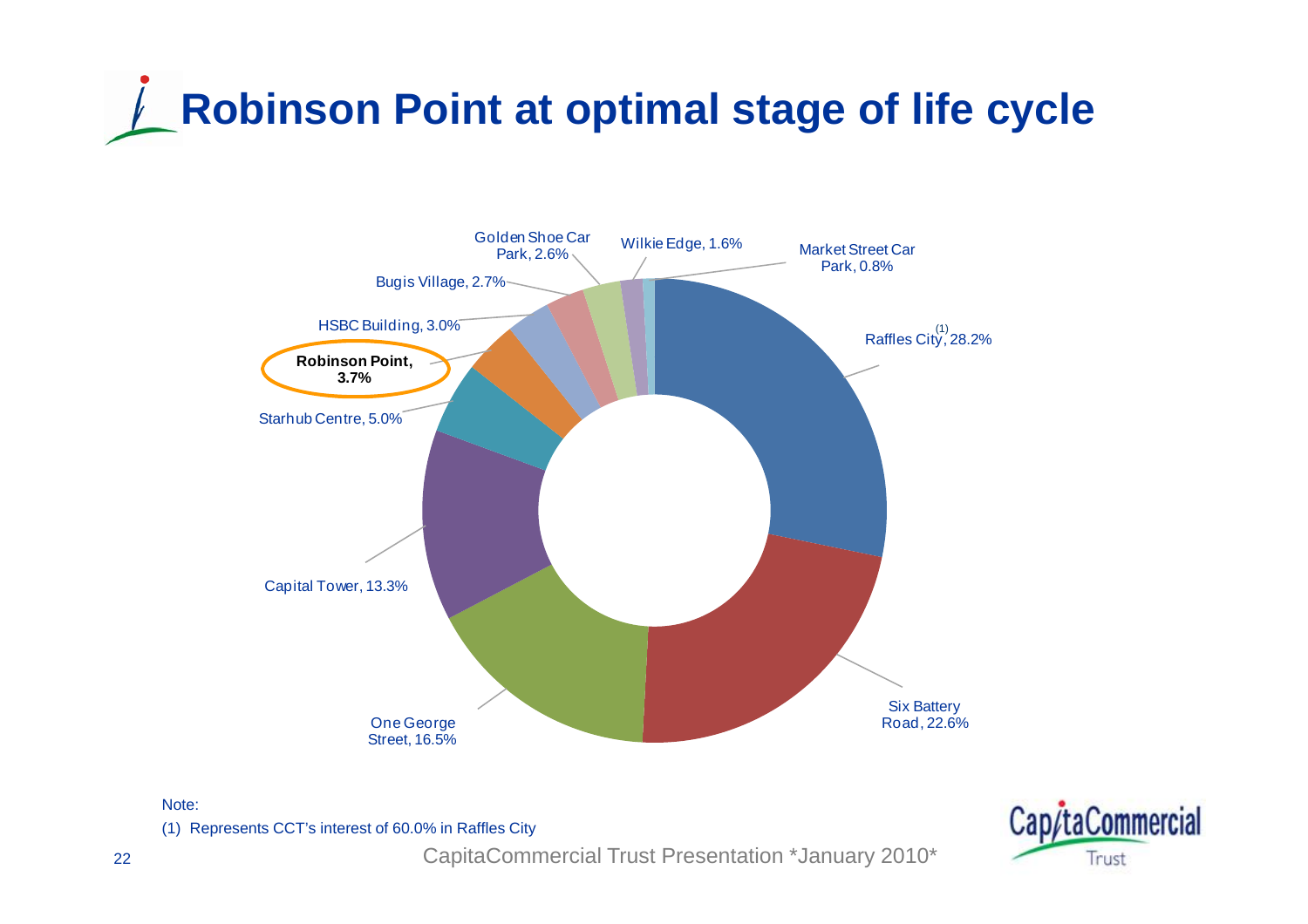# **Unlocking value**



**Robinson Point** •

- • **Sale of Robinson Point for S\$203.25 mil or S\$1,527 psf on NLA**
- • **Sold to AEW Asia, a subsidiary of AEW Capital Management, L.P.**
- • **Estimated gain of S\$19.2 mil (1)**
	- 11.4% above Dec 2009 valuation of S\$182.5 mil
	- – 69.7% above 2004 appraised value of S\$119.8 mil when acquired by CCT
- • **Signed Sale and Purchase agreement on 19 January 2010**
- **C l ti t d b A il 2010 Completion expected by April**

#### Note:

(1) Assuming estimated gain is classified as capital in nature

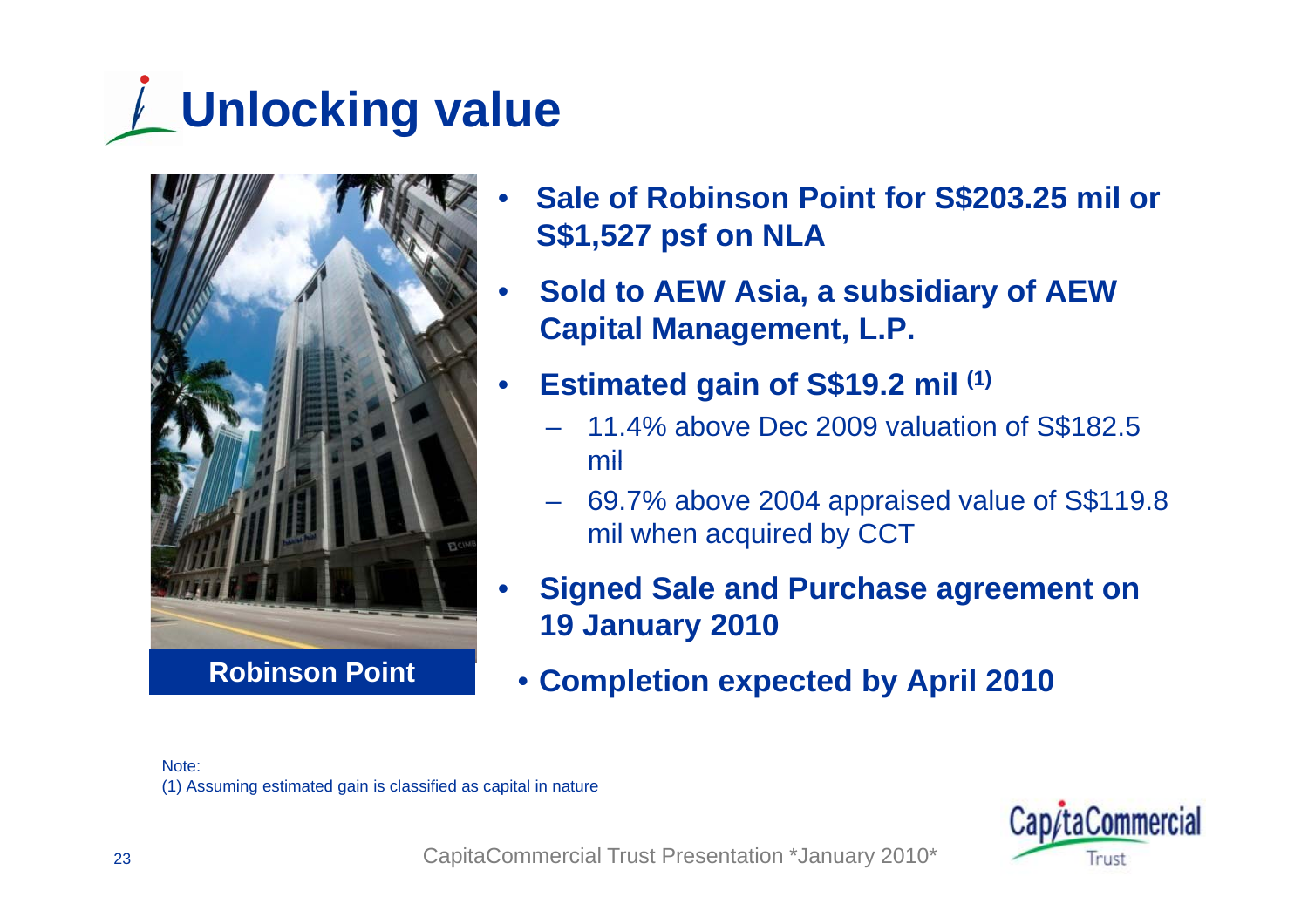# **Asset plan review for Starhub Centre**



**Starhub Centre**

- • **Obtained Outline Planning Permission Permission from the Urban Redevelopment Authority for change of use:**
	- from Commercial to Residential (maximum 80% of GFA) and Commercial
	- Gross plot ratio of +4.9 (no change)
- • **Change of use is still subject to other government authorities' approval**
- • **Only decide next course of action after all relevant approvals are received**

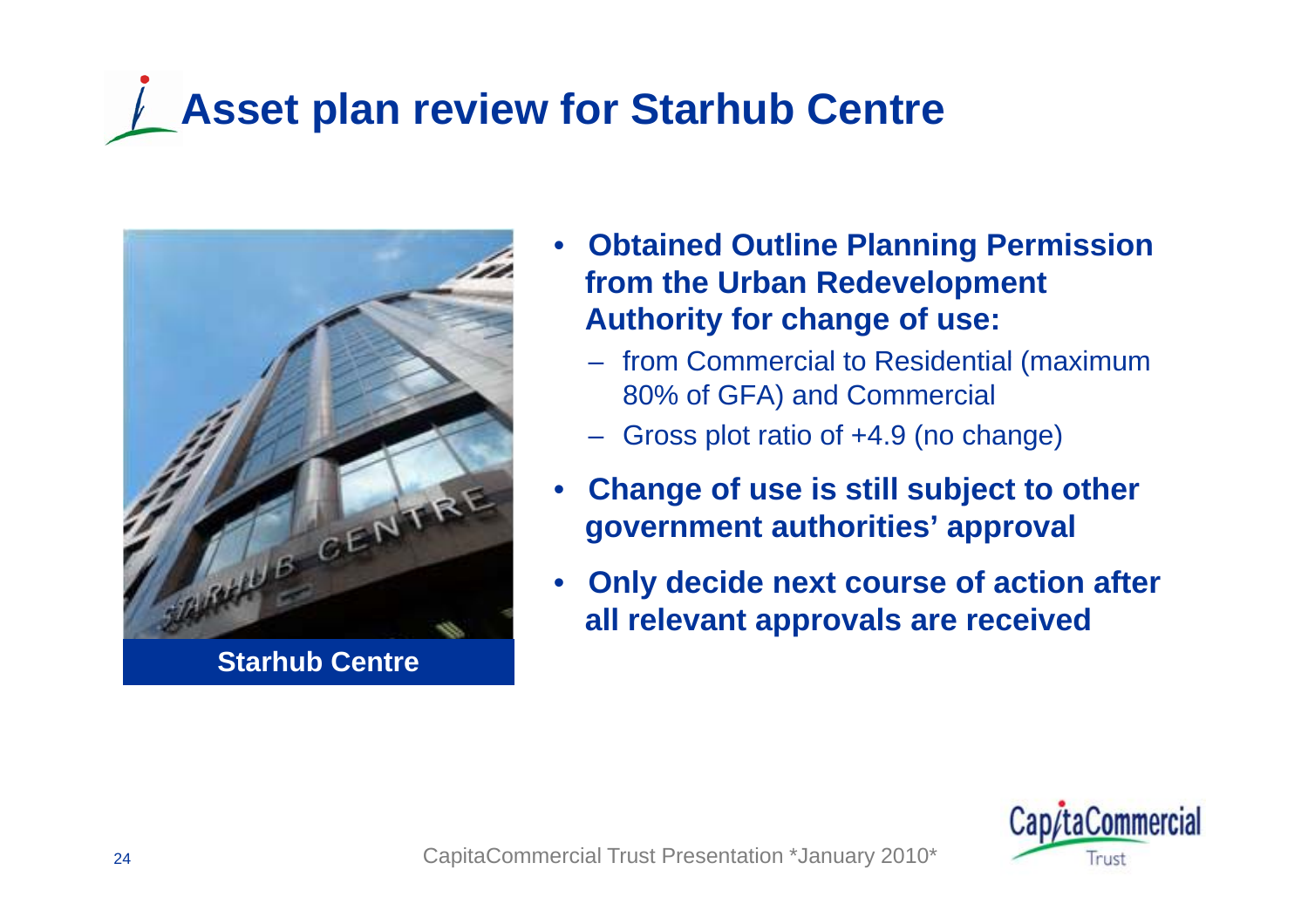# **Stable Portfolio 4.**

![](_page_24_Picture_1.jpeg)

![](_page_24_Picture_2.jpeg)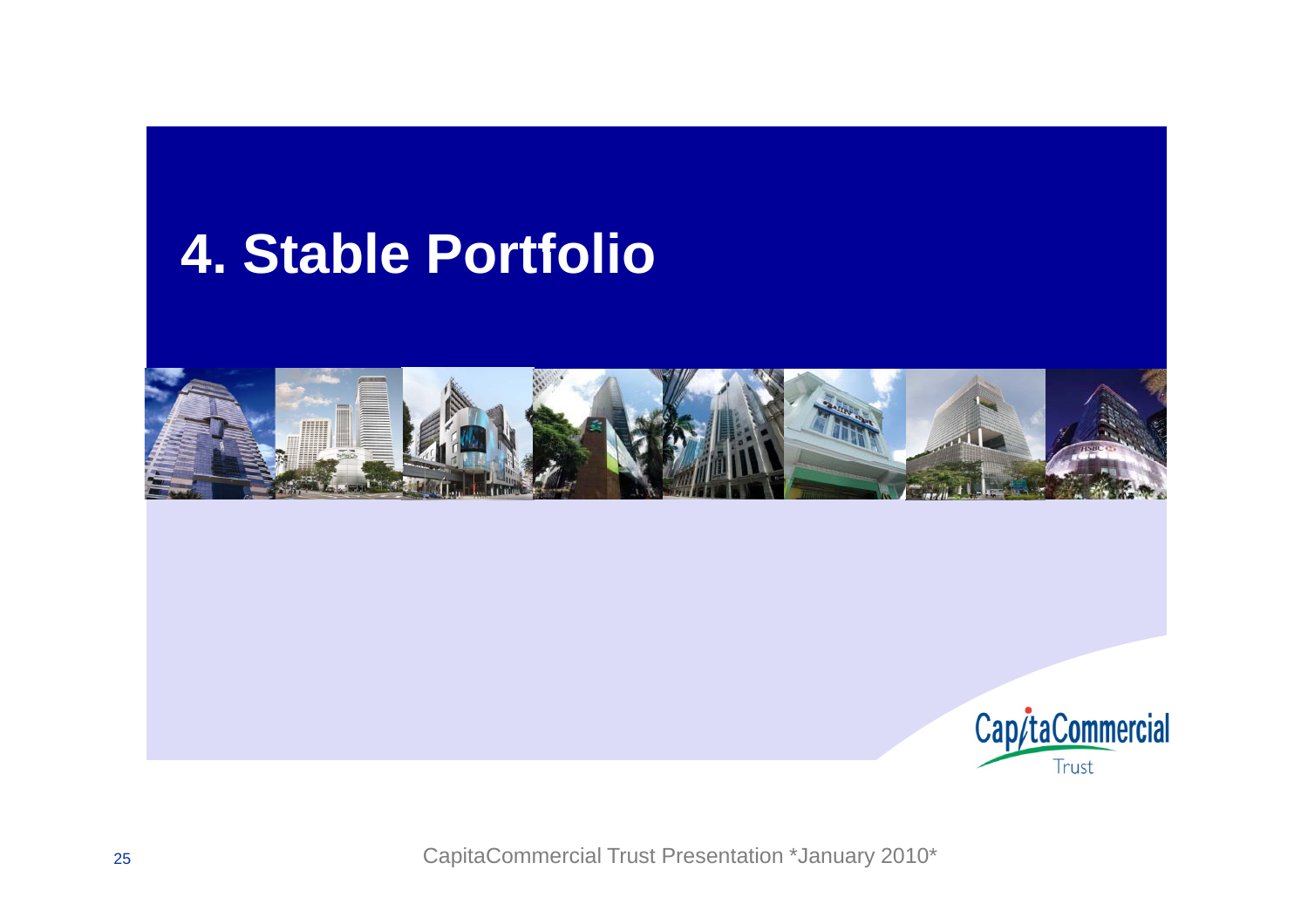## Gross rental income<sup>(1)</sup> predominantly **contributed by Grade A offices**

**CCT's Focus is Owning and Investing in Real Estate and Real Estate-related Assets, which are Income-producing and used, or Predominantly used, for Commercial Purposes.**

**M j i f CCT ti ajor usage mix for CCT properties By Gross Rental Income for the month of December 2009** (2)

![](_page_25_Figure_3.jpeg)

#### Notes:

(1) Excludes retail turnover rent

(2) Assuming the divestment of Robinson Point as per the announcement on 20 Jan 2010 is completed

![](_page_25_Picture_8.jpeg)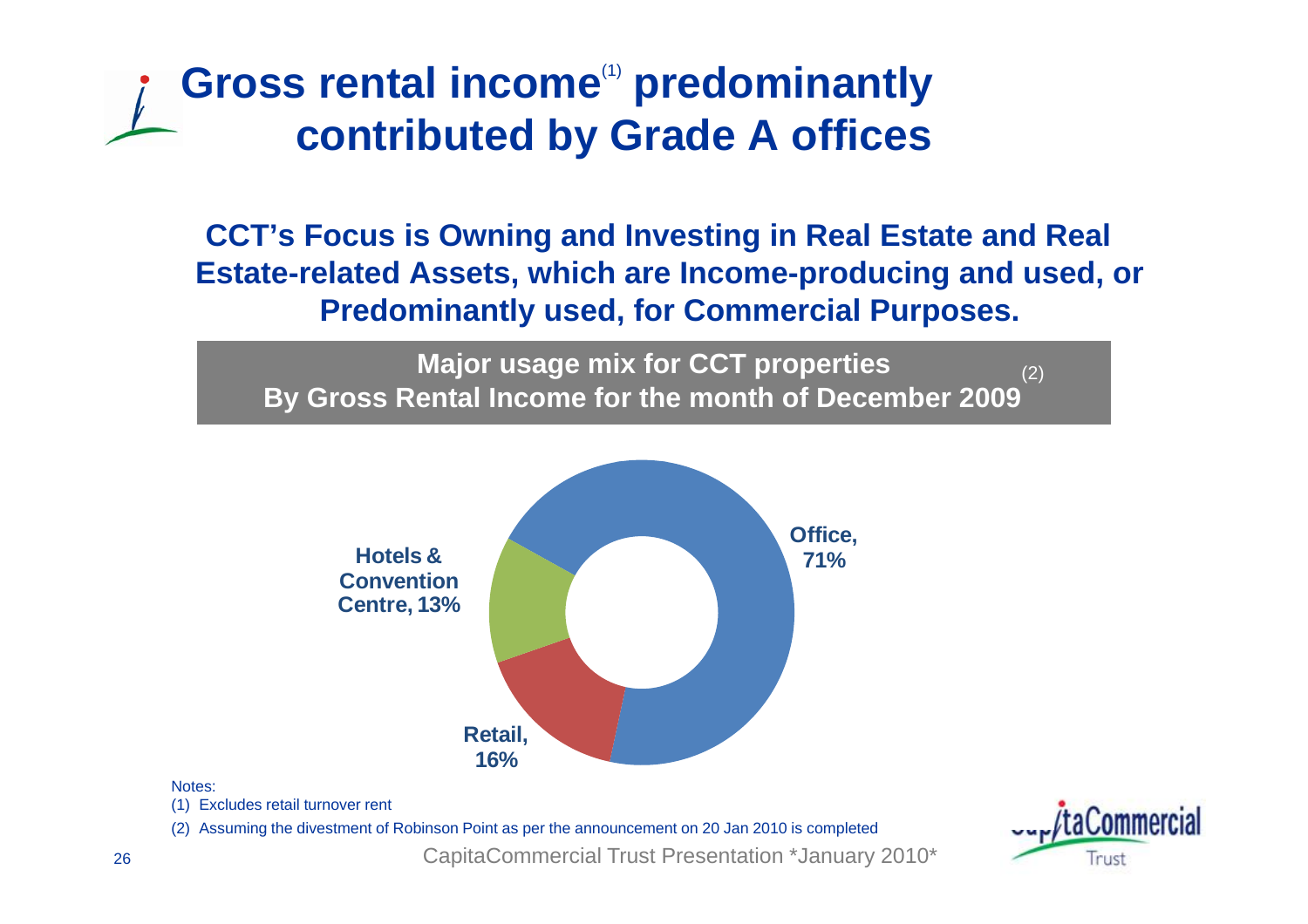# **Portfolio diversification<sup>(1)</sup> with focus on quality More than 80% of Net Property Income** (2)

## **from Grade A offices and Raffles City**

![](_page_26_Figure_2.jpeg)

Notes:

- (1) Data shows information assuming the sale of Robinson Point as per the announcement on 20 Jan 2010 is completed. Data in parenthesis includes Robinson Point.
- (2) Represents CCT's interest of 60.0% in Raffles City
- (3) For the period of 1 Jan 2009 to 31 Dec 2009

![](_page_26_Picture_7.jpeg)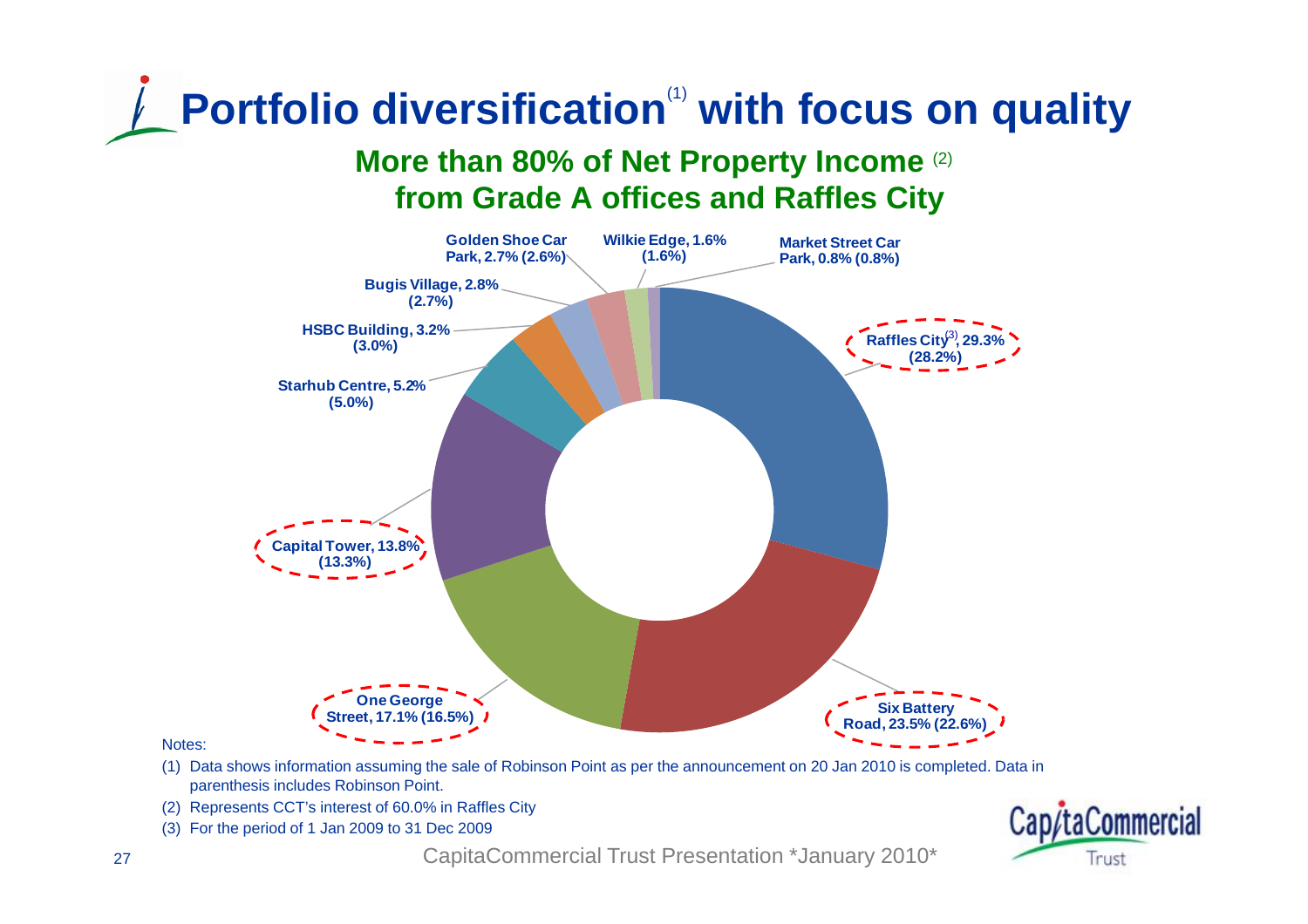### **Top ten blue-chip tenants**(1) **contribute about 47% of monthly gross rental income**

### **Weighted Average Lease Term to Expiry (by floor area) for Top 10 Tenants as at 31 Dec 2009 = 5.7 years**(2)

| <b>Portfolio with Robinson Point</b>                                    |       | <b>Portfolio without Robinson Point</b>                                 |       |  |  |
|-------------------------------------------------------------------------|-------|-------------------------------------------------------------------------|-------|--|--|
| <b>RC Hotels Pte Ltd</b>                                                | 13.0% | <b>RC Hotels Pte Ltd</b>                                                | 13.3% |  |  |
| <b>Standard Chartered Bank</b>                                          | 10.3% | <b>Standard Chartered Bank</b>                                          | 10.6% |  |  |
| <b>Government of Singapore Investment</b><br><b>Corporation Pte Ltd</b> | 4.3%  | <b>Government of Singapore Investment</b><br><b>Corporation Pte Ltd</b> | 4.4%  |  |  |
| JPMorgan Chase Bank, N.A.                                               | 4.2%  | JPMorgan Chase Bank, N.A.                                               | 4.3%  |  |  |
| <b>CapitaLand Group</b><br>3.4%                                         |       | <b>Nomura Singapore Limited</b>                                         | 3.4%  |  |  |
| Nomura Singapore Limited                                                | 3.3%  | The Hongkong and Shanghai Banking<br><b>Corporation Ltd</b>             | 2.5%  |  |  |
| The Hongkong and Shanghai Banking<br><b>Corporation Ltd</b>             | 2.5%  | <b>BHP Billiton Marketing Asia</b>                                      | 2.5%  |  |  |
| <b>BHP Billiton Marketing Asia</b>                                      | 2.4%  | Lloyd's of London Asia                                                  | 2.4%  |  |  |
| Lloyd's of London Asia                                                  | 2.1%  | Robinson & Co                                                           | 1.9%  |  |  |
| Robinson & Co                                                           | 1.9%  | <b>Wong Partnership LLP</b>                                             | 1.8%  |  |  |

Notes:

(1) Based on monthly gross rental income contribution as at 31 Dec 2009 (excluding retail turnover rent)

(2) Assuming the completion of the sale of Robinson Point as per the announcement on 20 Jan 2010 is completed, there is no material change to the Top Ten Tenants' WALE.

![](_page_27_Picture_6.jpeg)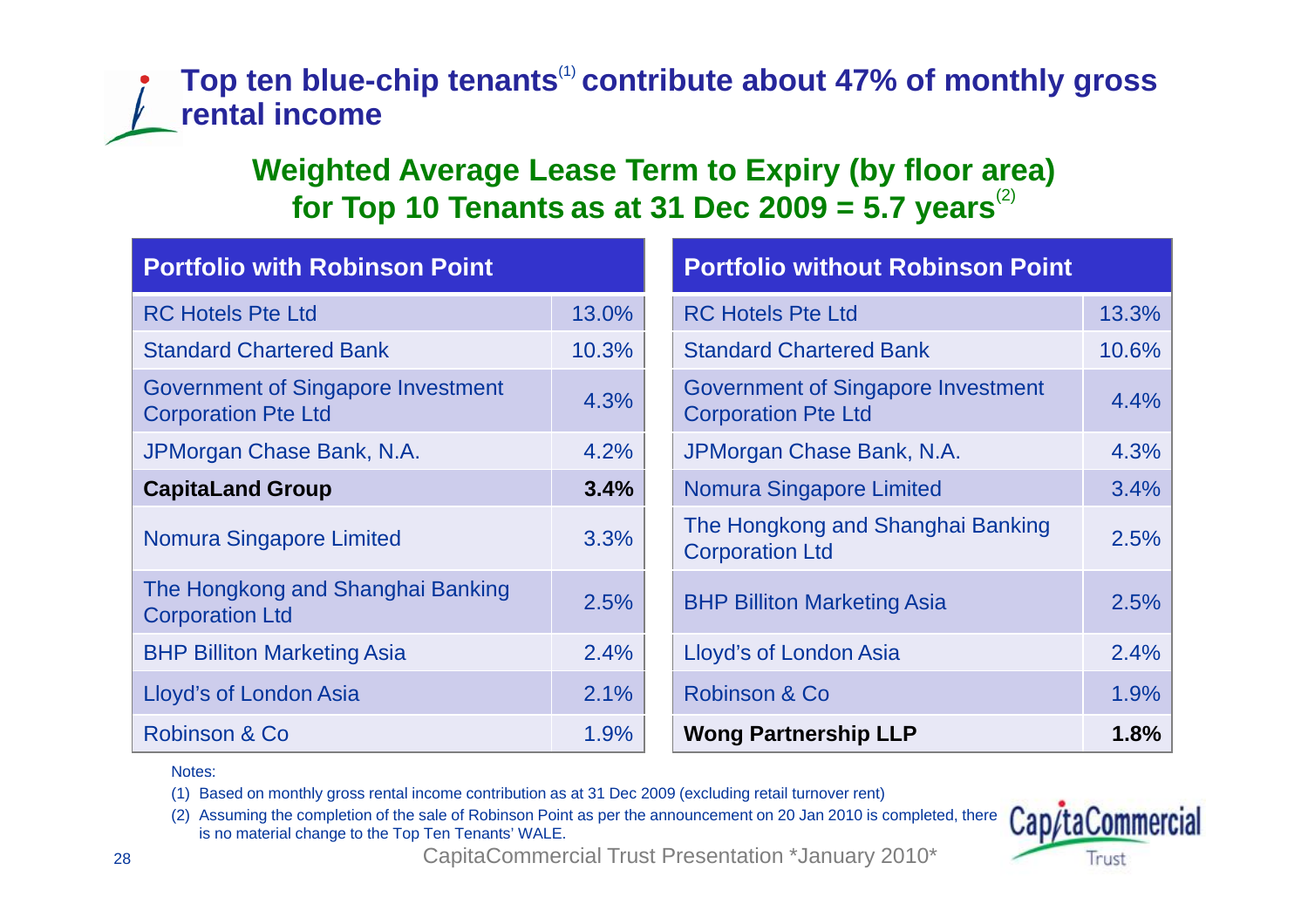![](_page_28_Picture_0.jpeg)

![](_page_28_Figure_1.jpeg)

- (1) Based on monthly gross rental income as at 31 Dec 2009 for the portfolio including car park income from Golden Shoe Car Park and Market Street Car Park. Data shows information assuming the sale of Robinson Point as per the announcement on 20 Jan 2010 is completed. Data in parenthesis includes Robinson Point. Cap/taCommercial
- (2) Consists of other minor retail and office trades

CapitaCommercial Trust Presentation \*January 2010\*

Trust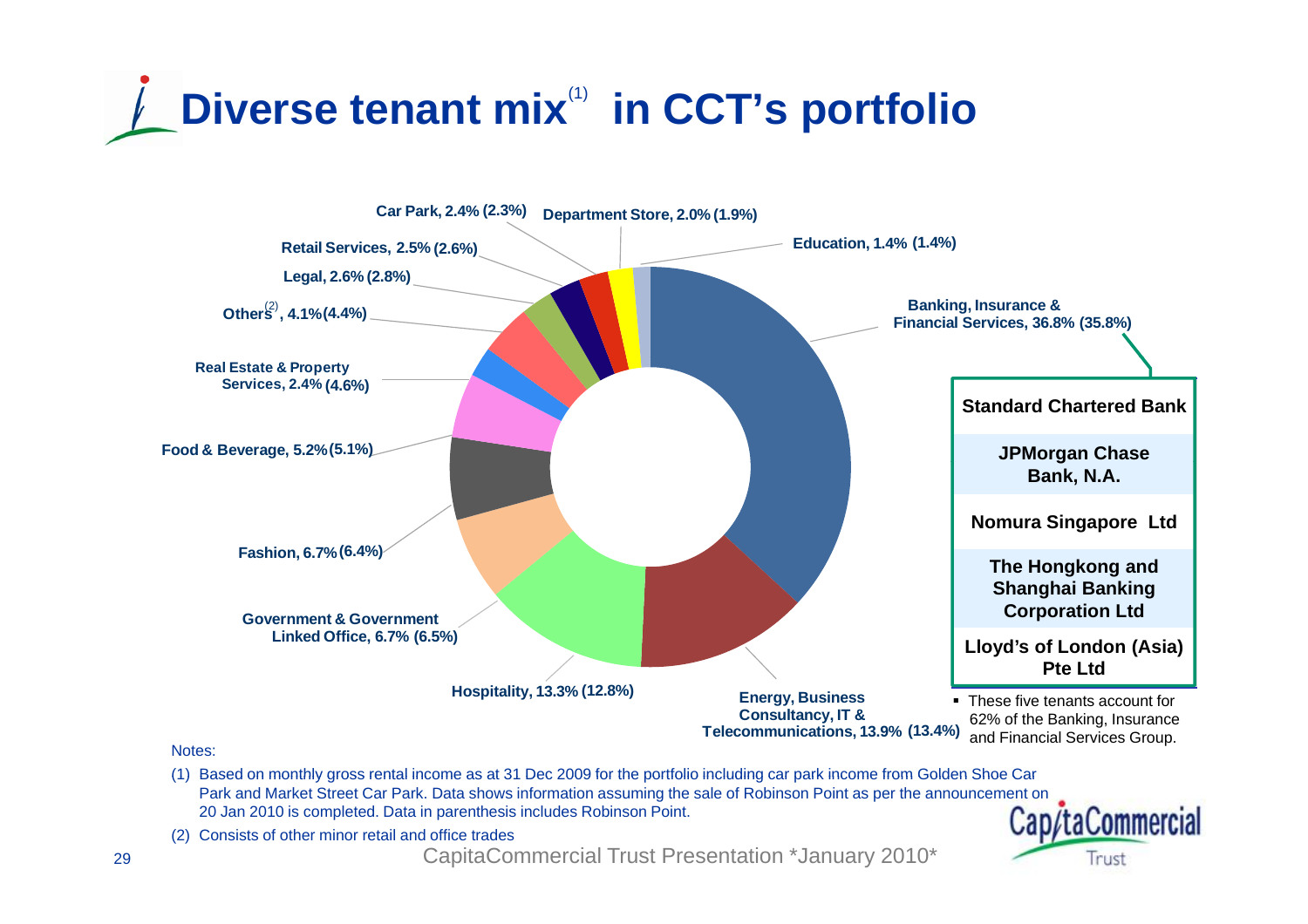## **CCT's portfolio and Grade A office occupancy record increase against market trend of declining occupancy**

| CCT 4Q 2009 Occupancy level (1) | 4Q Industry Statistics - Occupancy level                               |           |  |  |  |
|---------------------------------|------------------------------------------------------------------------|-----------|--|--|--|
|                                 | Grade A office: 98.7%   3Q: 97.9%   Grade A offices: 93.8%   3Q: 95.8% |           |  |  |  |
| Portfolio: 94.8%                | $3Q: 94.0\%$ Core CBD : 91.2%                                          | 3Q: 91.2% |  |  |  |

#### **CCT's Committed Occupancy Since Inception**

![](_page_29_Figure_3.jpeg)

(1) Assuming the completion of the sale of Robinson Point as per the announcement on 20 Jan 2010 is completed, there is no material change to the above data

(2) URA has not released Occupancy Index Figure for 4Q 2009

![](_page_29_Picture_6.jpeg)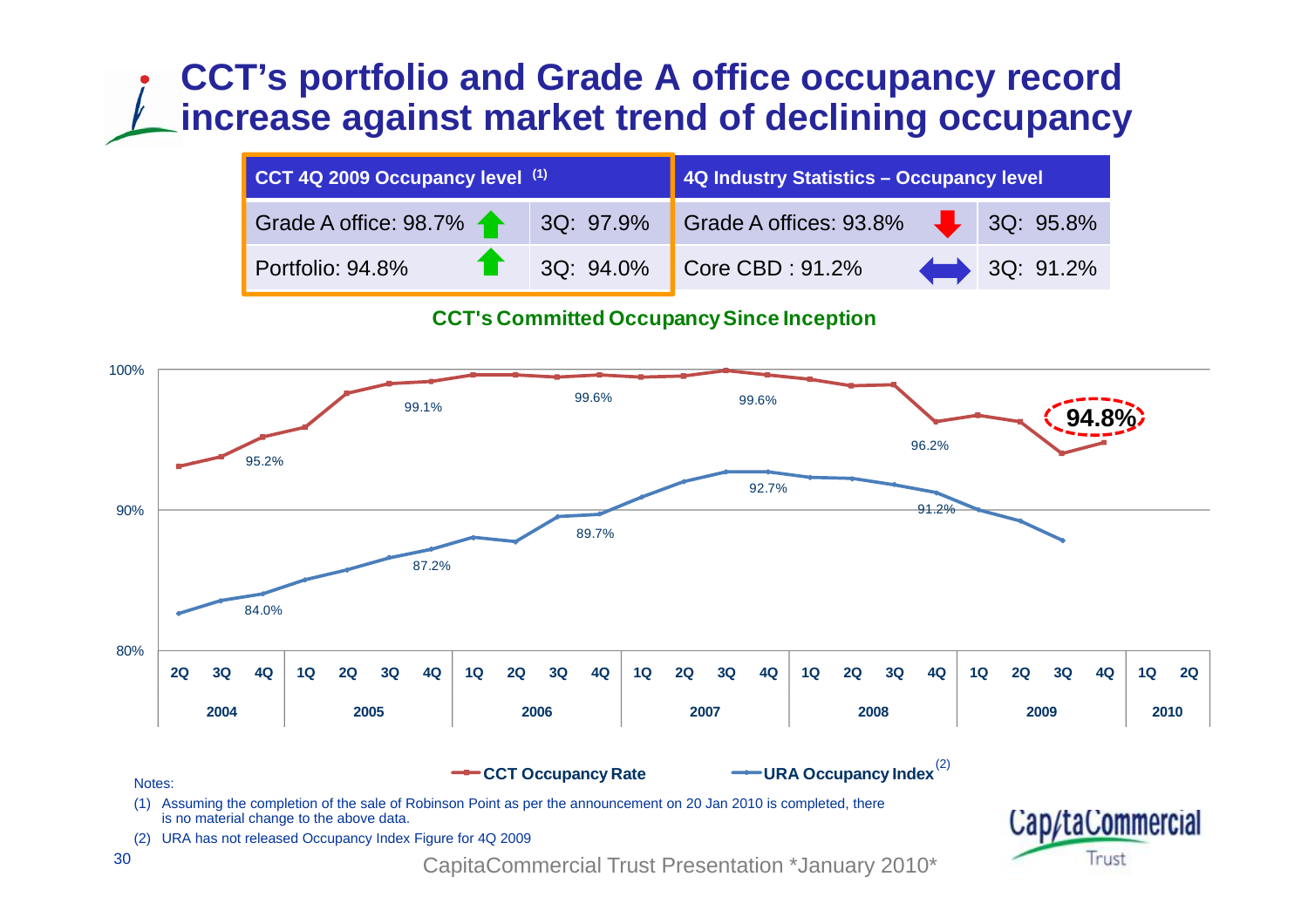![](_page_30_Picture_0.jpeg)

### Leases up for renewal (by Monthly Gross Rental Income<sup>(2)</sup>) **as at 31 December 2009**

![](_page_30_Figure_2.jpeg)

#### Notes:

(1) Data shown does not take into account the sale of Robinson Point.

(2) Excludes turnover rent

![](_page_30_Picture_6.jpeg)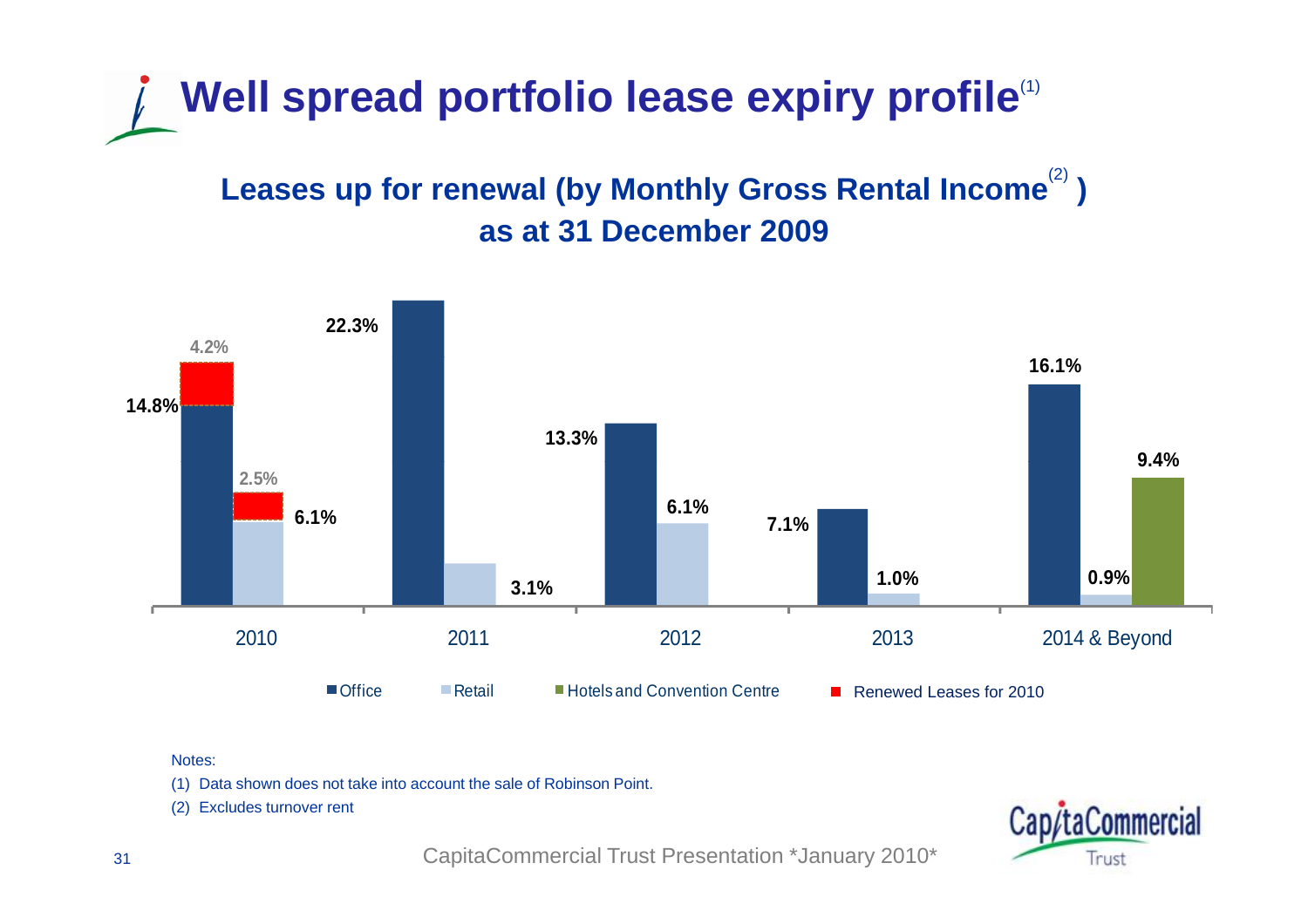## **Already secured renewals for more than 20% of leases expiring in 2010**

**Office leases expiring**(1) **as a percentage of Monthly Office Gross Rental Income as at 31 December 2009**

![](_page_31_Figure_2.jpeg)

Average office portfolio rent as at 31 Dec 2009 is \$8.52 psf

Note:

(1) Data shown does not take into account the sale of Robinson Point.

![](_page_31_Picture_6.jpeg)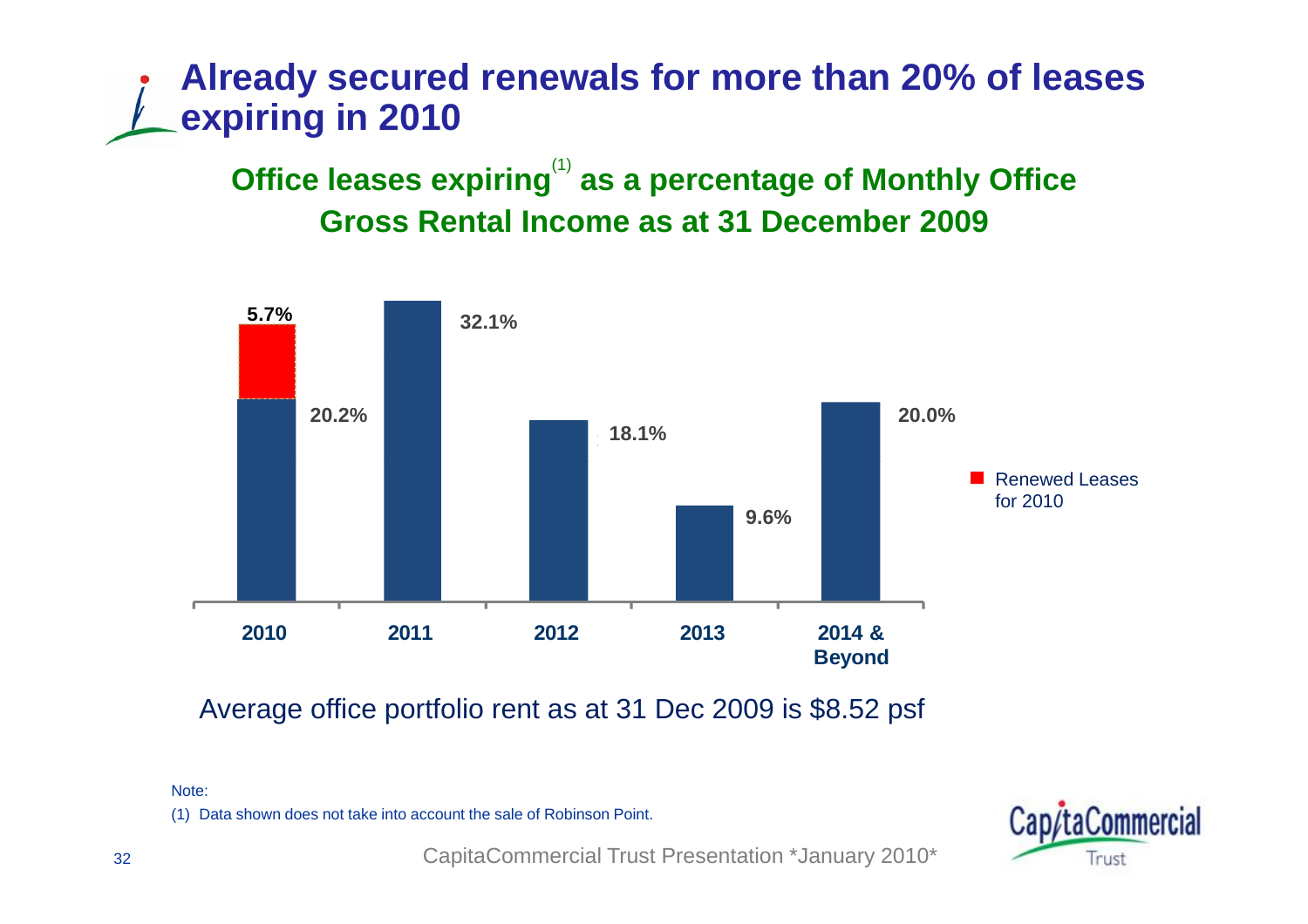## **2010 expiring leases mainly from Capital Tower and Raffles City Tower**

### **Average rent of office portfolio leases expiring in 2010 is \$7.09 psf (1)**

**4Q 2009 Industry Statistics** (1) **–Grade A Office Average Market Rent: S\$8 10 psf Prime Office Average Market Rent: S\$6.75 psf** 

![](_page_32_Figure_3.jpeg)

#### 2010

#### Notes:

- (1) Source: CBRE (as at Q4 2009)
- (2) Data shown does not take into account the sale of Robinson Point.
- (3) Has embedded yield protection of 4.25% p.a., based on purchase consideration of S\$1.165 billion until 10 July 2013 from CapitaLand. This eliminates downside rental risk for One George Street during the yield protection period, but allows CCT to benefit from any upside in rental reversion.

![](_page_32_Picture_9.jpeg)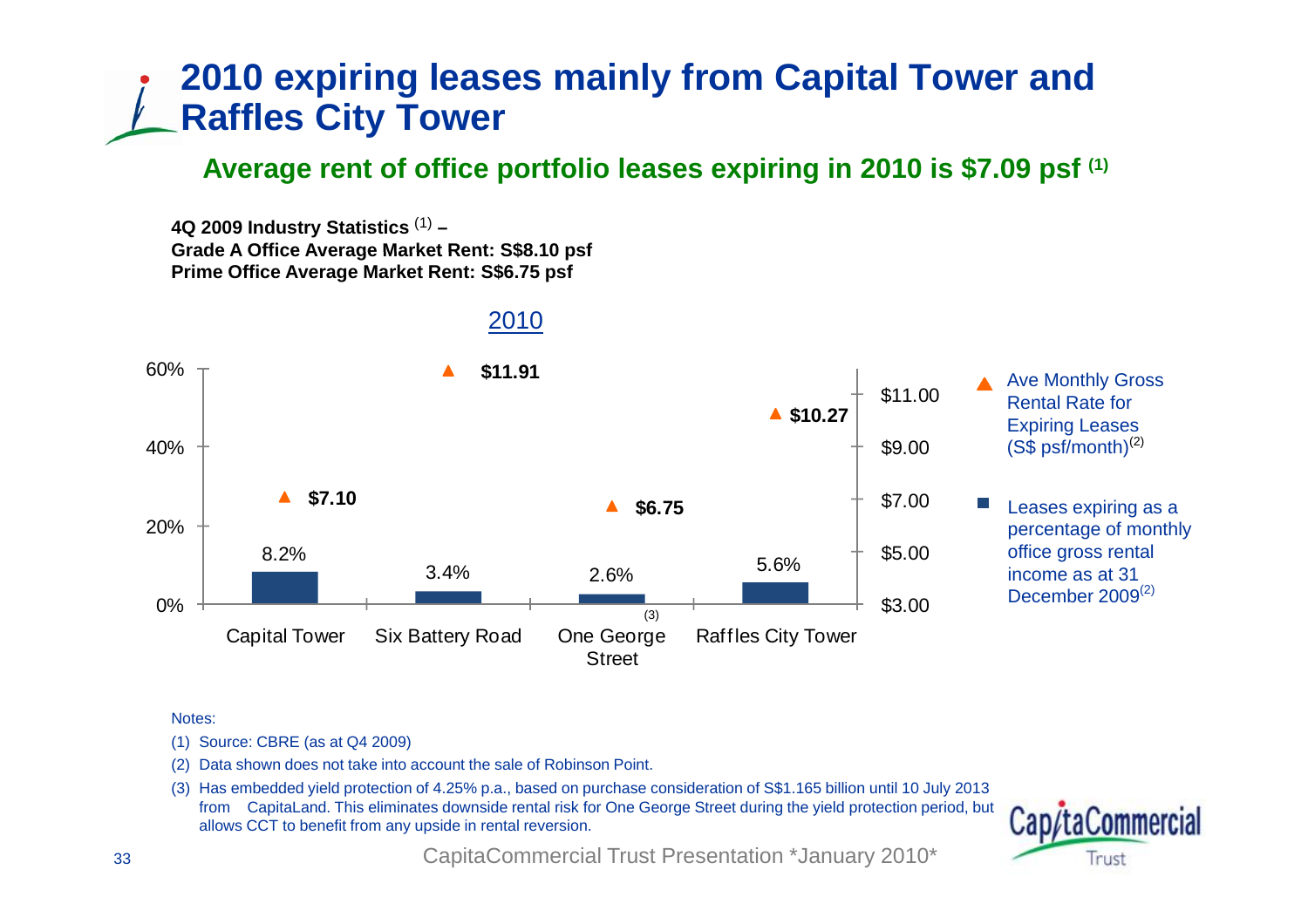### **Leasing risk mitigated by anticipation of office market recovery, but proactive leasing and prudent cost management strategy continues**

![](_page_33_Figure_1.jpeg)

Ave Monthly Gross Rental Rate for Expiring Leases (S\$ psf/month) (2)  $\blacktriangle$ 

Leases expiring as a percentage of monthly office gross rental income as at 31 December 2009<sup>(2)</sup>

#### Notes:

- (1) Has embedded yield protection of 4.25% p.a., based on purchase consideration of S\$1.165 billion until 10 July 2013 from CapitaLand. This eliminates downside rental risk for One George Street during the yield protection period, but allows CCT to benefit from any upside in rental reversion.
- (2) Data shown does not take into account the sale of Robinson Point.

![](_page_33_Picture_7.jpeg)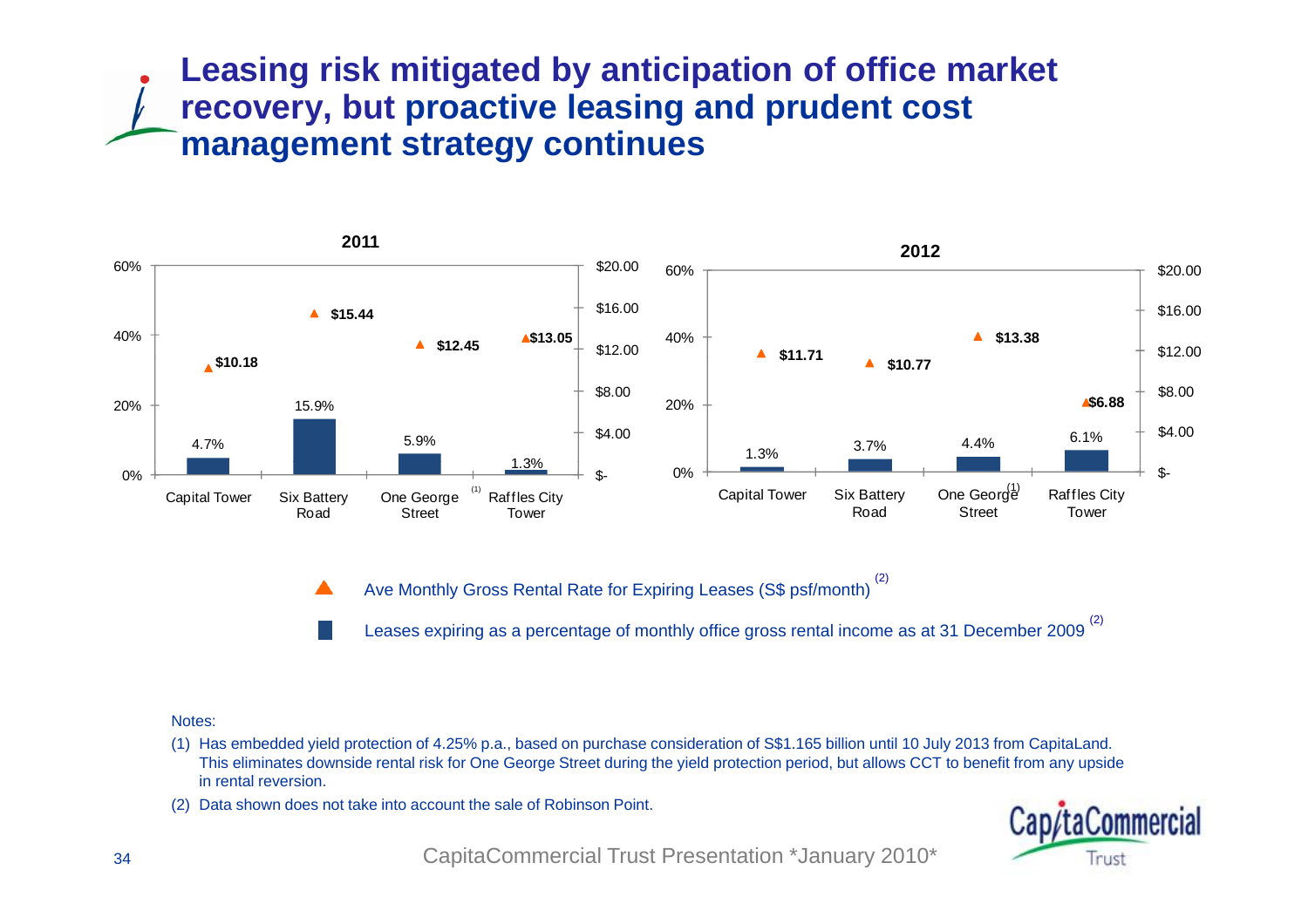# **Market Outlook 5.**

![](_page_34_Picture_1.jpeg)

![](_page_34_Picture_2.jpeg)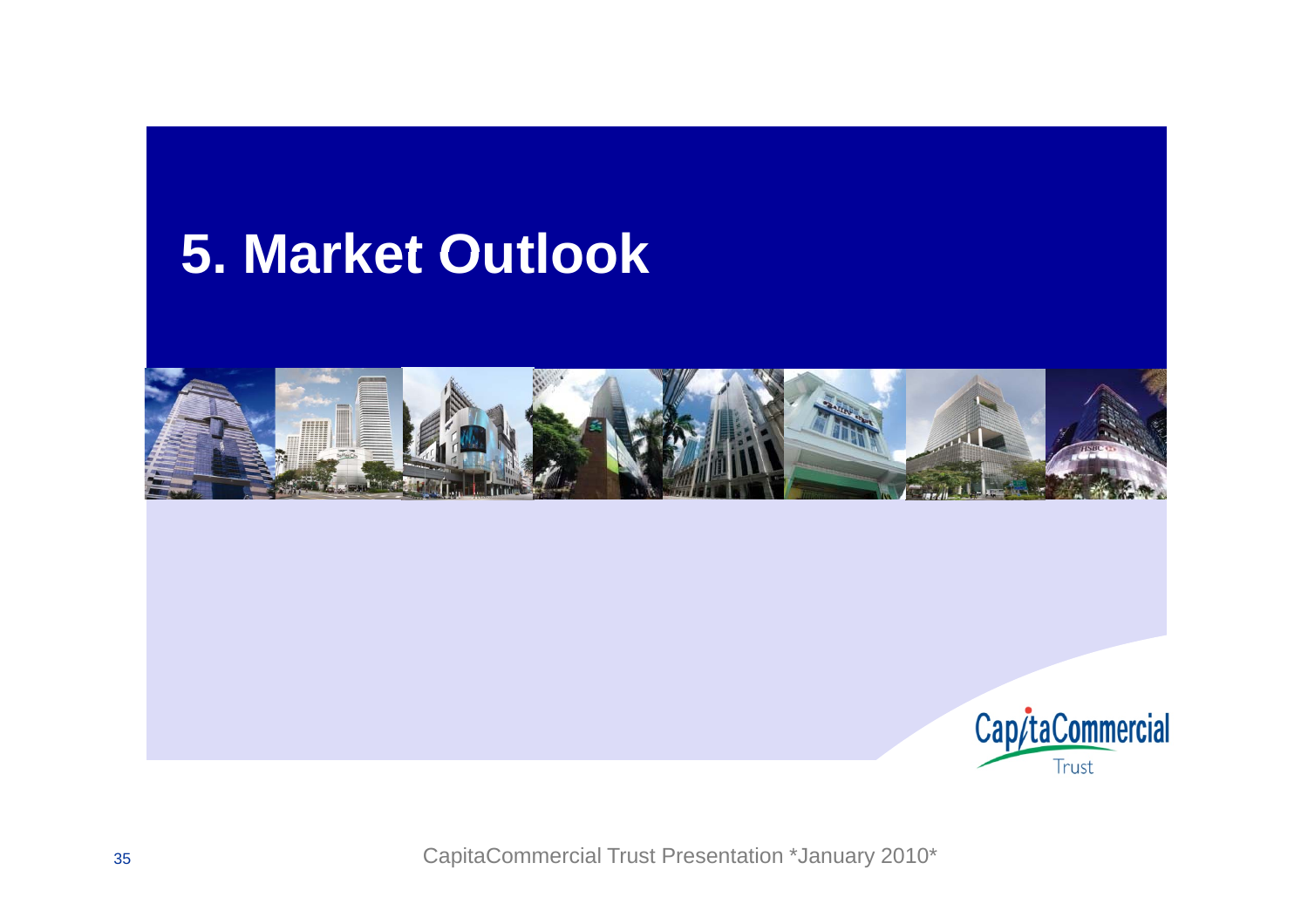### **Future supply in Central Area (1) until 2013 at 6.2 million sq ft of which approx 34% have already been pre-committ de d**

![](_page_35_Figure_1.jpeg)

#### **Singapore Private Office Space (Central Area) -- Demand & Supply**

Notes:

(1)Central Area comprises 'The Downtown Core', 'Orchard' and 'Rest of Central Area'

(2)The net demand in 2009 data is estimated by  $\sf{CBRE}$ 

*Source: Consensus Compiled from CBRE & JLL ( Jan 10)*

![](_page_35_Picture_7.jpeg)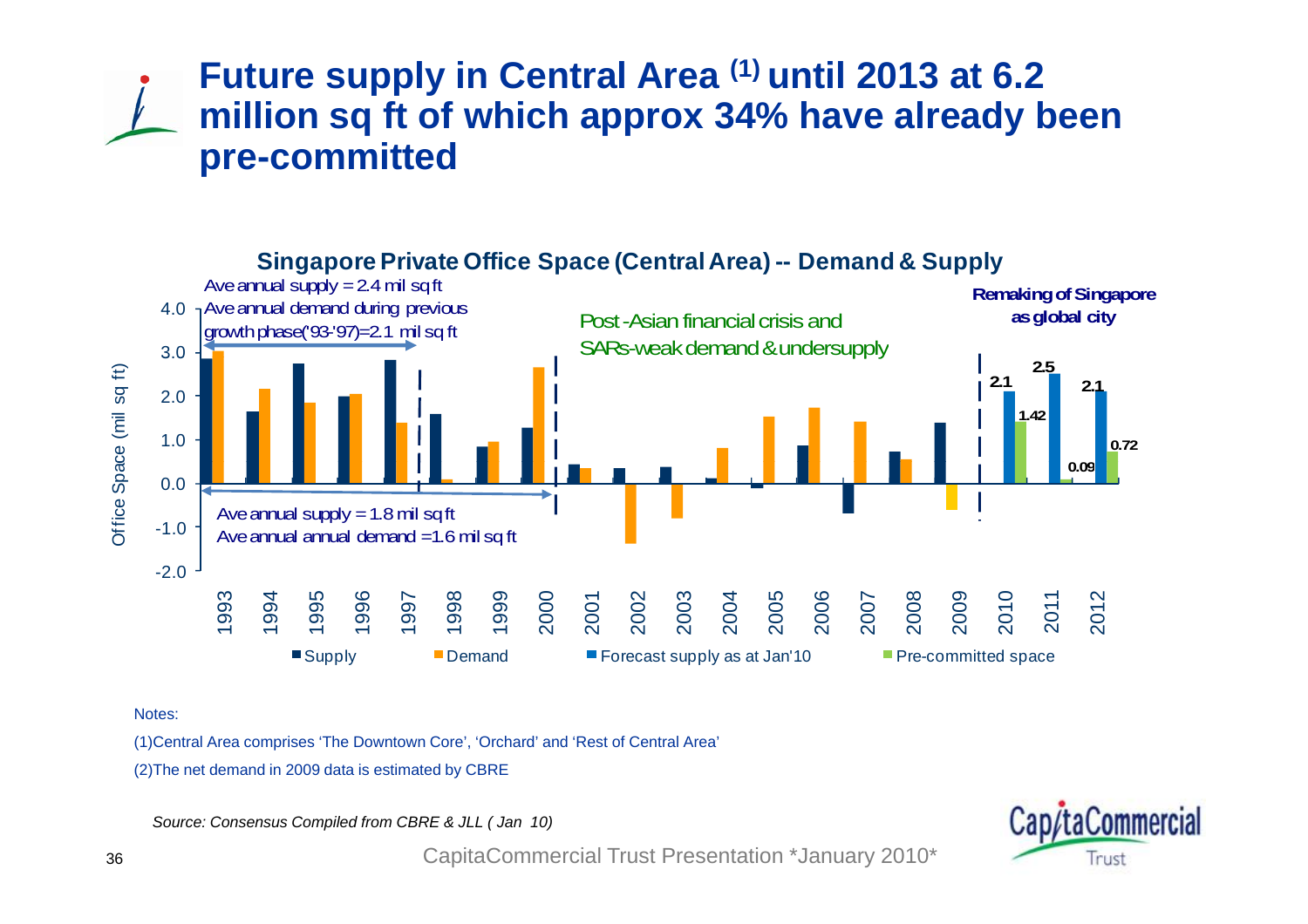### **Office Market rentals have declined 57% since the peak in 3Q2008, but decline has eased**

![](_page_36_Figure_1.jpeg)

Note:

(1) Source for office market rent: CBRE (figures as at end of each quarter)

![](_page_36_Picture_4.jpeg)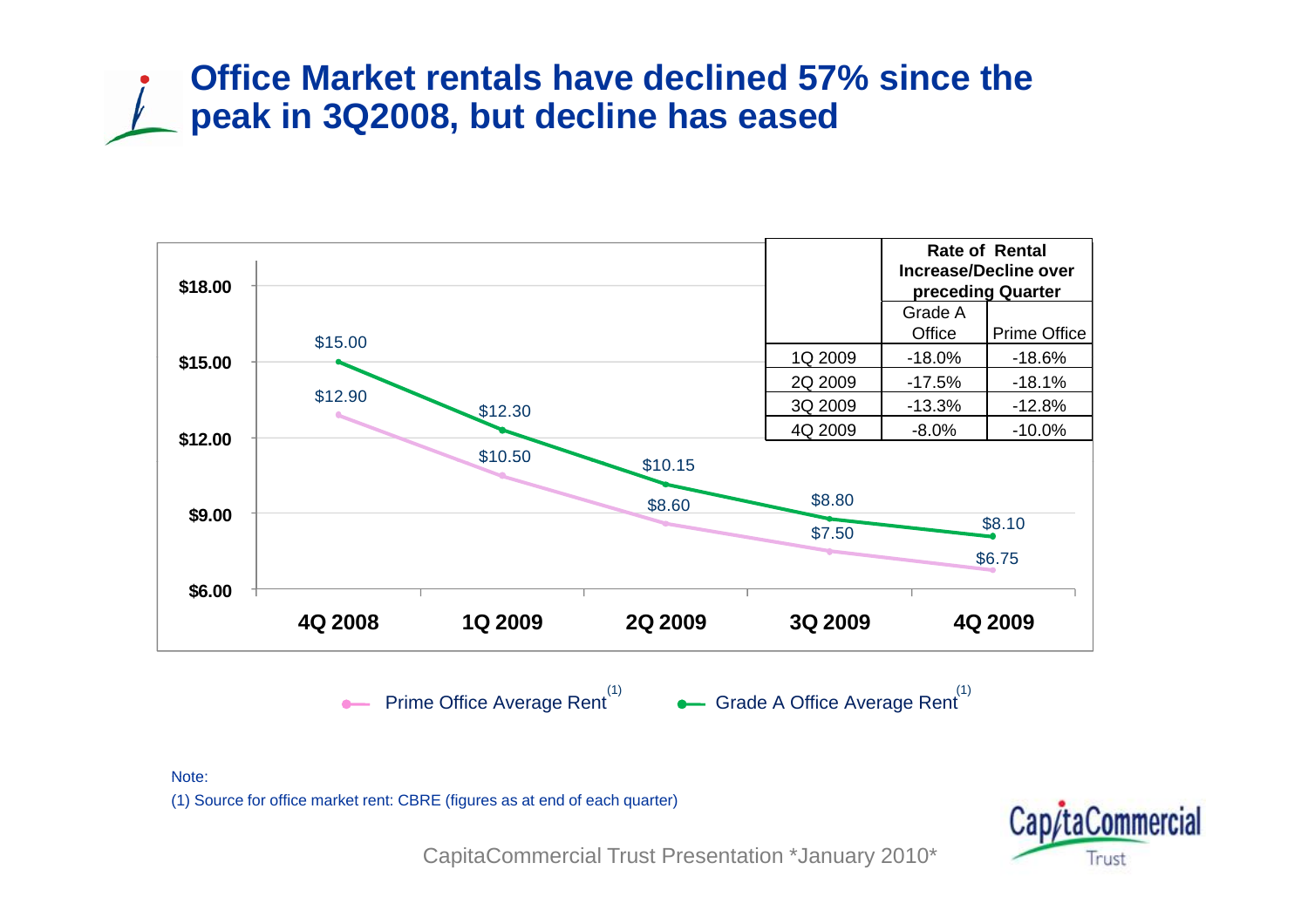# **Market outlook – Positive signs, but the recovery in 2010 is expected to be uneven be**

**Singapore's year-on-year GDP at 3.5% in fourth quarter 2009 Forecast GDP for 2010 : 3.0% to 5.0%**

![](_page_37_Figure_2.jpeg)

*Source: Ministry of Trade and Industry, January 2010*

![](_page_37_Picture_4.jpeg)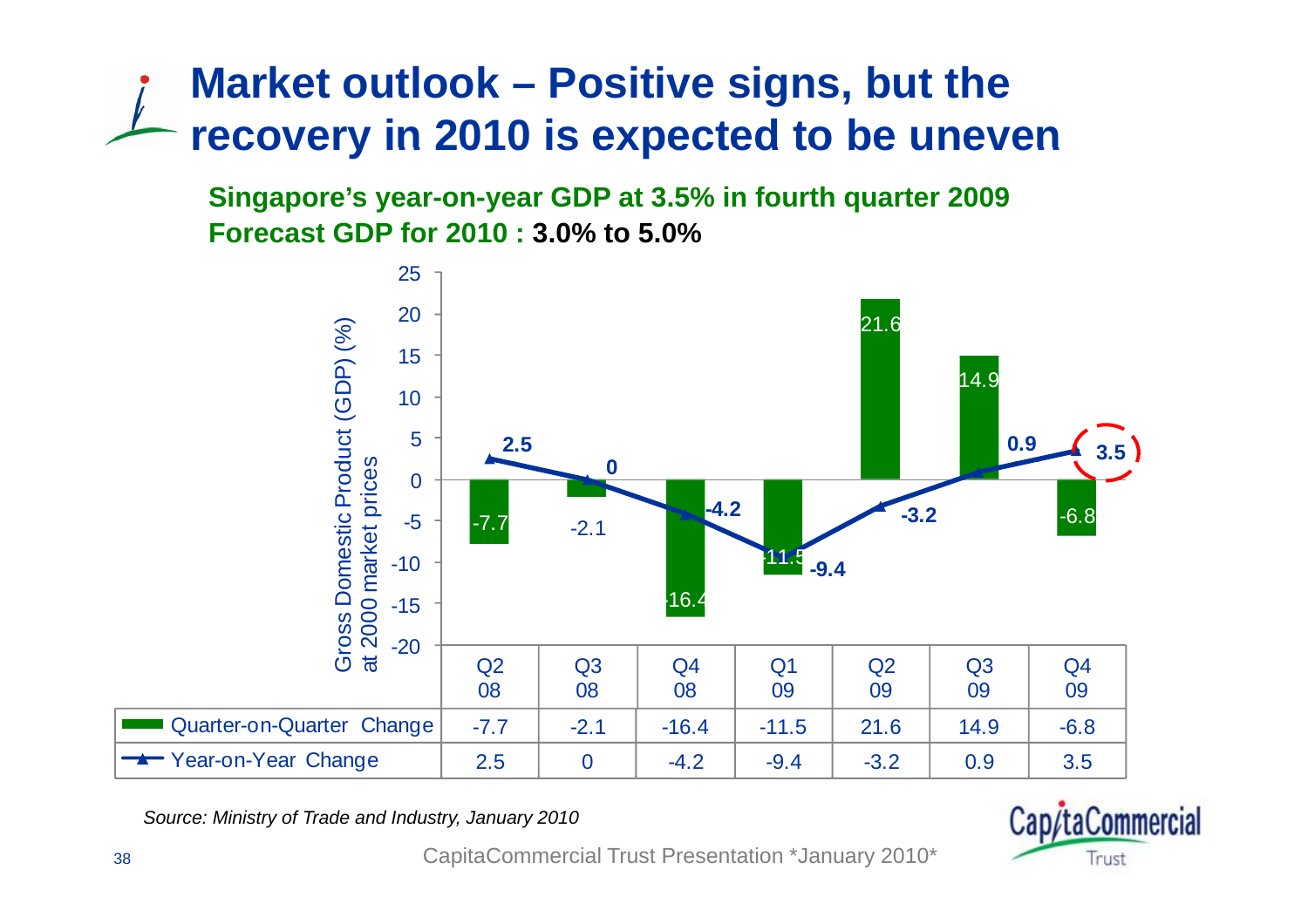# **"Singapore banks back on hiring spree"**

# S'pore banks back on hiring spree

#### **BY GABRIEL CHEN**

A FLURRY of hiring is under way at many banks in Singapore, reversing the bloodletting of last year when the global financial crisis took a harsh toll on jobs.

More than 1,000 staff are being hired by banks, poised to cash in on the expected return of the good times. This is based on a check of banks by The Straits Times. Many of the jobs are senior positions

but entry level jobs are on offer too. Headhunters say an entry level operations job starts at \$2,600 a month, on average. Entry investment bankers, needing good qualifications, can start at \$8,000.

Hundreds of banking jobs were lost

here last year given that the financial services sector was at the epicentre of the global financial crisis.

British-based Barclays Bank, which rode out the crisis better than most, is leading the hiring resurgence with plans to add more than 500 staff here this year.

Most will be employed in the bank's technology section, in general operations and in finance. Barclays already has more than 3,500 staff here.

Locally owned banks are expanding too. DBS Bank aims to fill more than 500 positions across the region including Singapore this year, from consumer to institutional and private banking.

Another British-based bank, HSBC, is

| <b>BANKS ON HIRING MOD</b> |  |  |  |  |  |
|----------------------------|--|--|--|--|--|
|                            |  |  |  |  |  |
|                            |  |  |  |  |  |
|                            |  |  |  |  |  |

| <b>Banks</b>    | Quantity |  |
|-----------------|----------|--|
| <b>Barclays</b> | >500     |  |
| Maybank         | 130      |  |
| <b>HSBC</b>     | 200      |  |
| <b>ANZ</b>      | BOO'     |  |

\* The increase will come partly from staff taken under ANZ's wing after it bought RBS' retail and commercial businesses.

Source: ST COMPILATIONS **ST GRAPHICS** 

recruiting 200 senior staff here this year in the wealth management field, ranging from managers to senior vice-presidents.

Malaysia's Maybank aims to add at least 130 employees to its 1,300, including account managers, operations personnel, customer service staff and analysts.

Joining the hiring frenzy is Australian-based ANZ, with plans to double its 800-strong Singapore staff strength this year. The jump will come partly from staff taken under its wing after it bought RBS' retail and commercial businesses.

From local to foreign, small players to big boys, almost all banks operating here have recruitment high on the agenda.

Morgan Stanley, State Bank of India. Standard Chartered Bank and OCBC Bank are just some of the others adding staff.

This hectic time for human resource staff at banks reflects newfound dyna-

![](_page_38_Picture_22.jpeg)

"More than 1,000 staff are being hired by banks, poised to cash in on the expected return of the good times. This is based on a check of banks by The Straits Times….DBS Bank aims to fill more than 500 positions across the region including Singapore this year, from consumer to institutional and private banking."

#### *The Straits Times, Saturday, 9 January 2010*

![](_page_38_Picture_25.jpeg)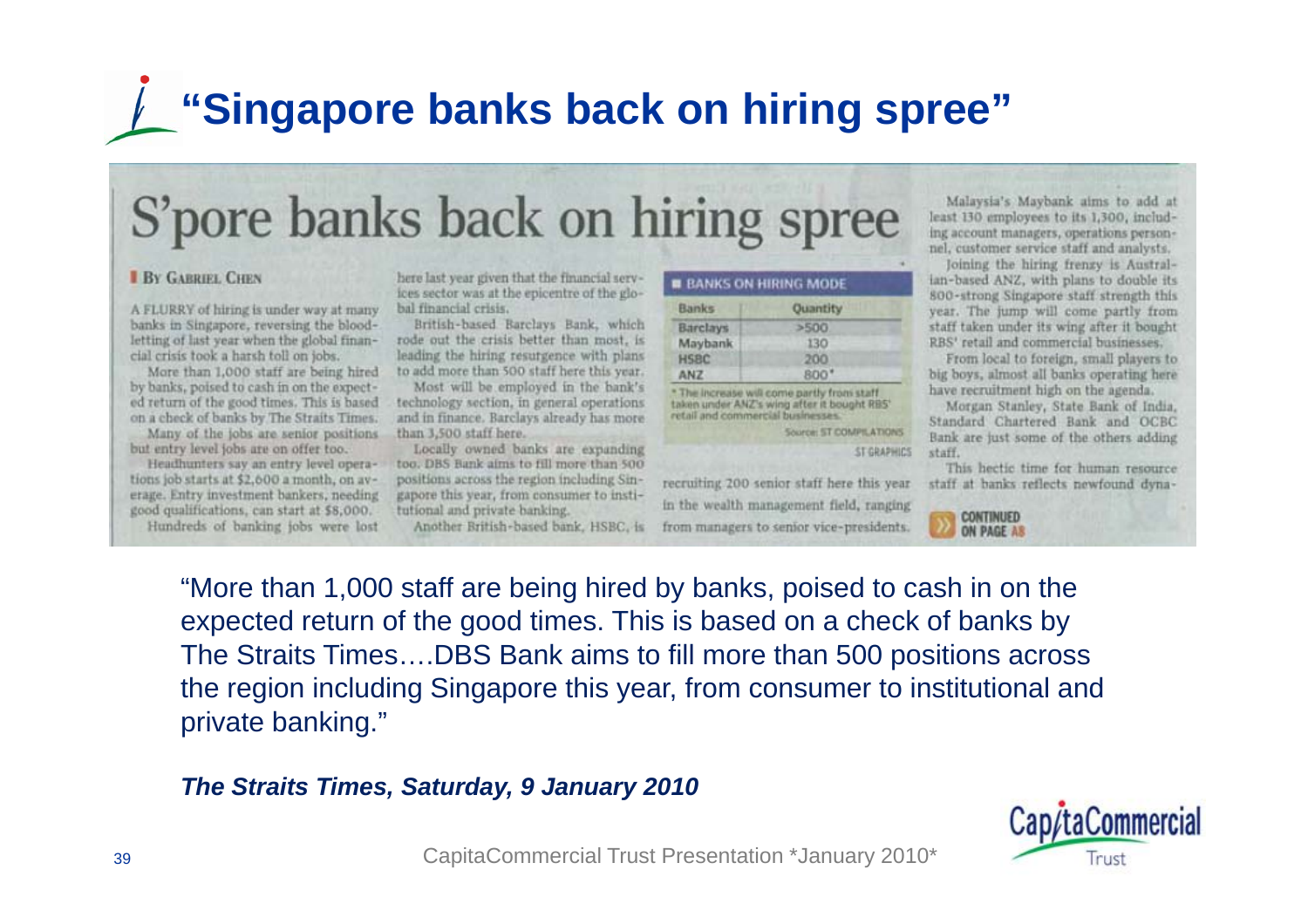# **Focus Moving Ahead 6.**

![](_page_39_Picture_1.jpeg)

![](_page_39_Picture_2.jpeg)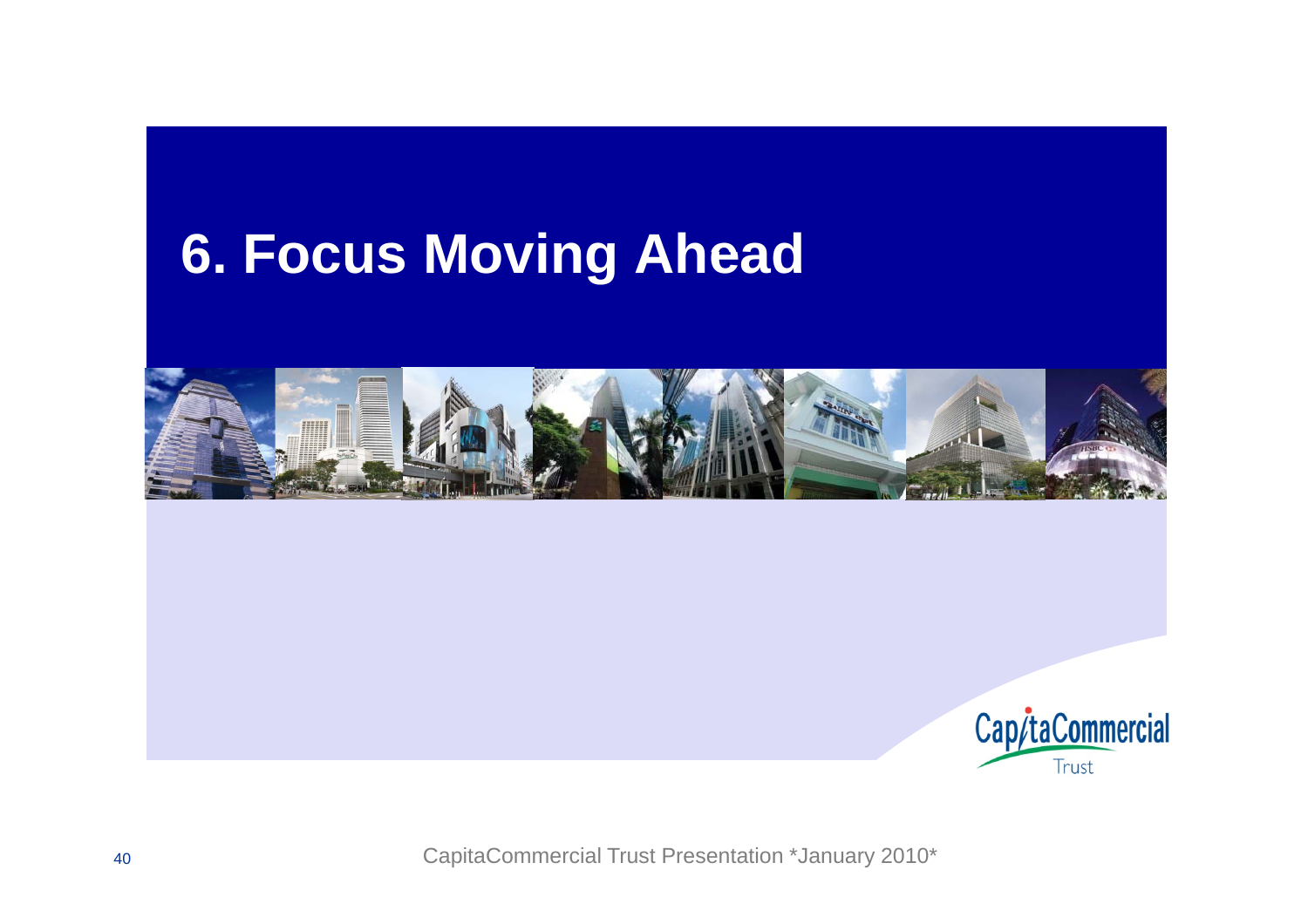![](_page_40_Figure_0.jpeg)

CapitaCommercial Trust Presentation \*January 2010\*

Trust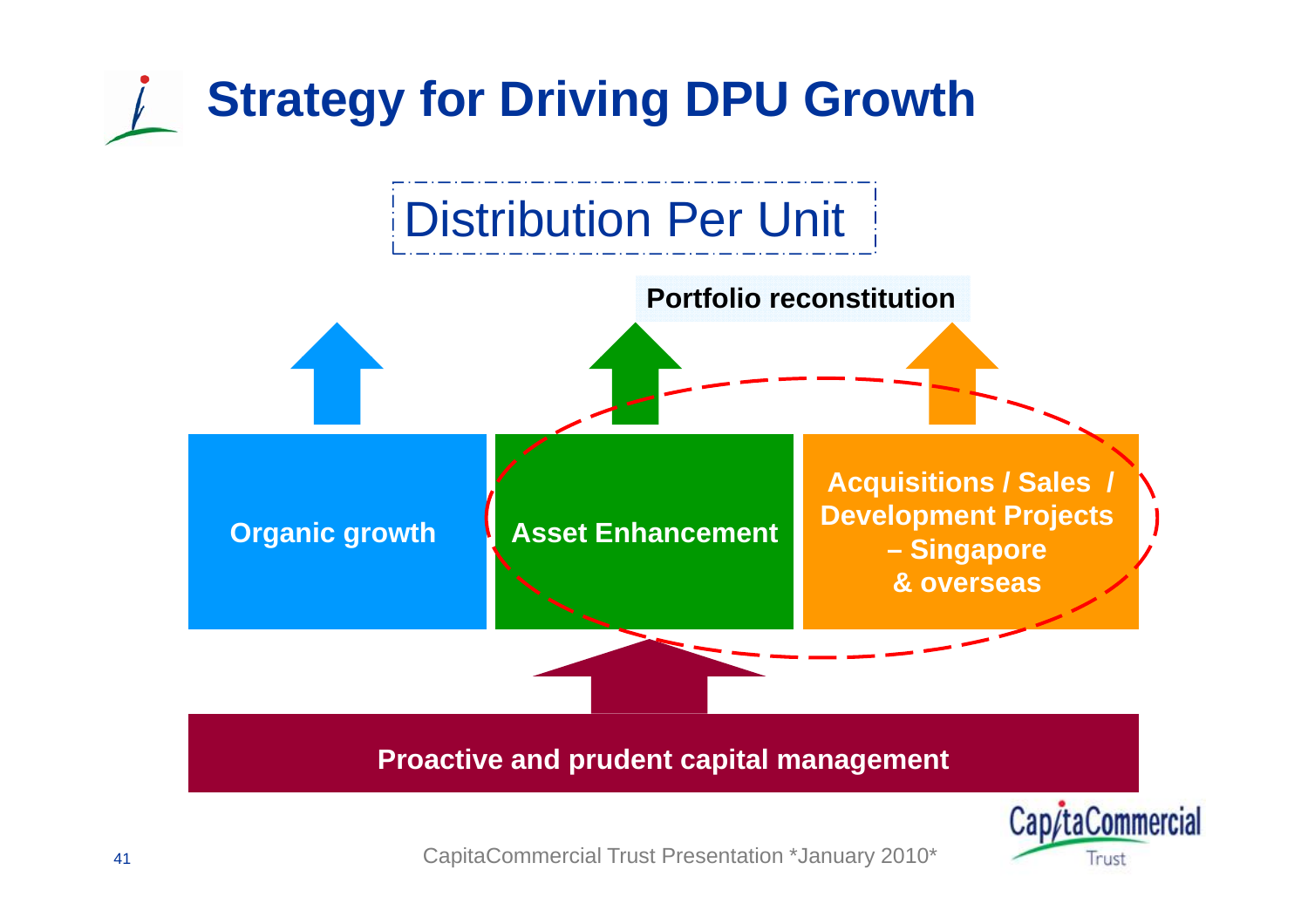## **87% of 2009's Gross Rental Income already committed for the year of 2010**<sup>(1)</sup>

![](_page_41_Picture_1.jpeg)

Note:

(1) Assuming the completion of the sale of Robinson Point as per the announcement on 20 Jan 2010, there is no material change to the above data.<br> **Cap/taCommercial** change to the above data.

![](_page_41_Picture_4.jpeg)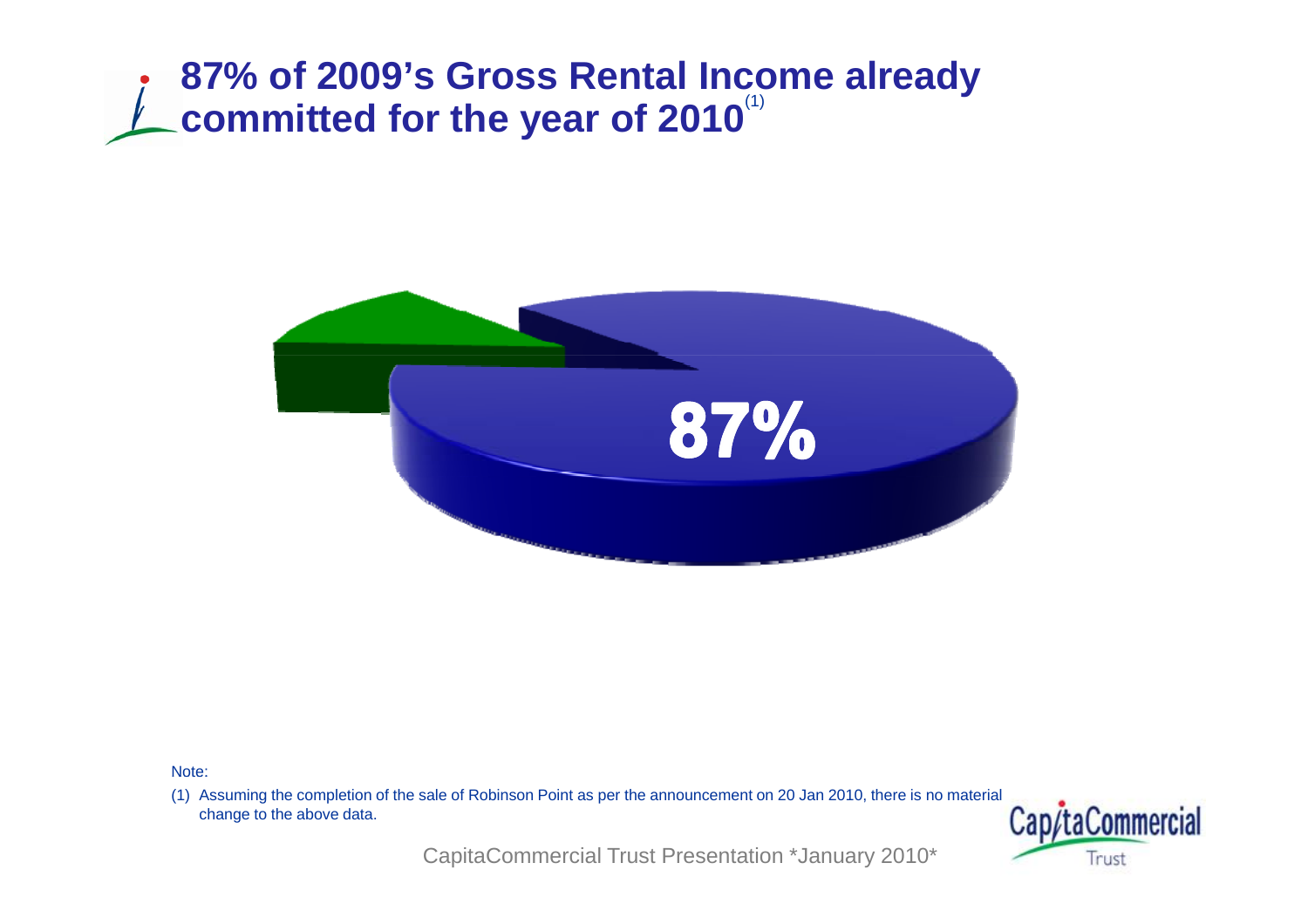# **Supplementary Slides**

![](_page_42_Picture_1.jpeg)

![](_page_42_Picture_2.jpeg)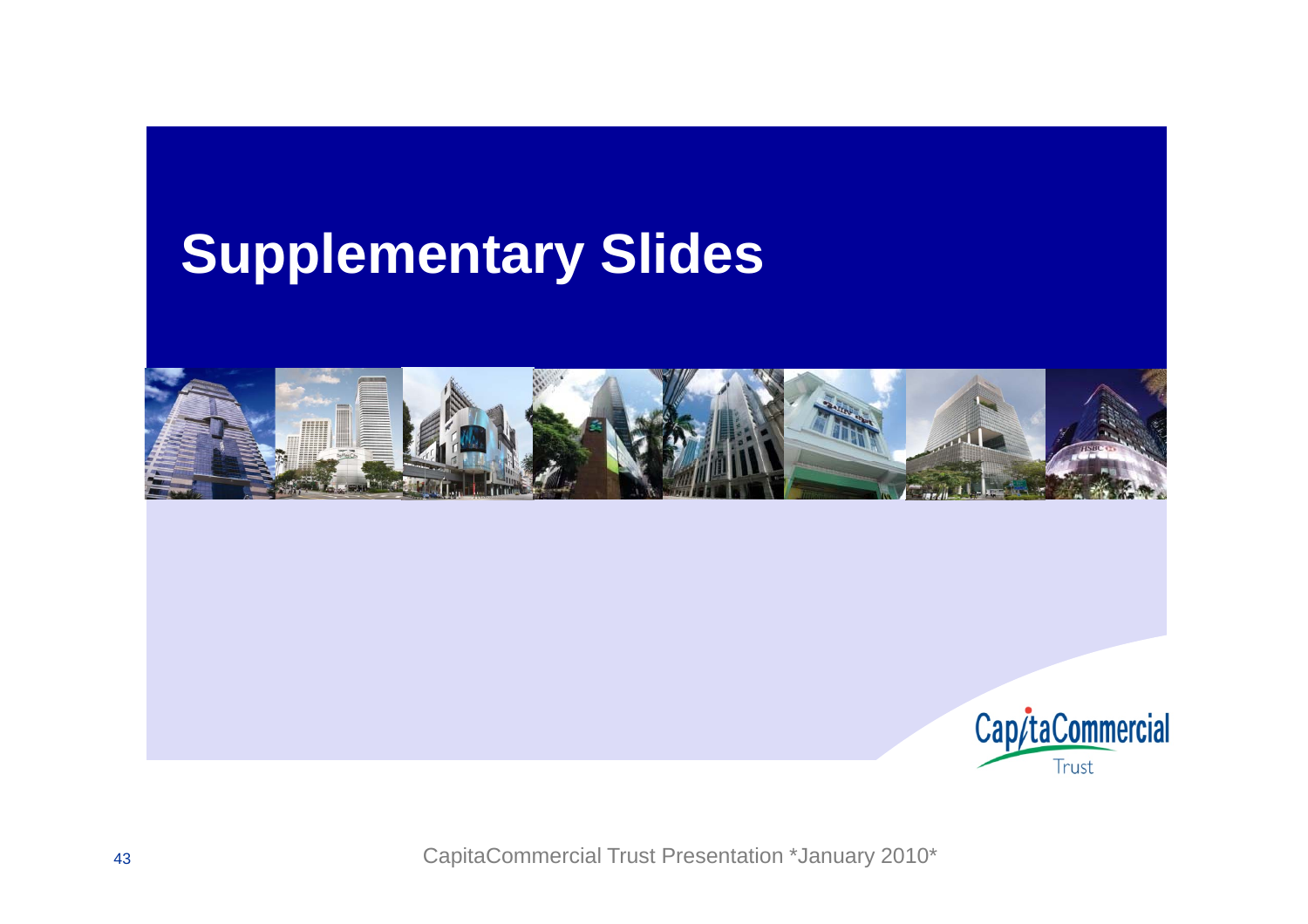![](_page_43_Figure_0.jpeg)

(1) Wilkie Edge was legally completed in December 2008 Hence it did not contribute any revenue for most part of 2008 and hence not a meaningful comparison year on year. One George Street was acquired in July 2008 and contributed to less than six months of 2008. Not meaningful comparison year-on-year.

![](_page_43_Picture_2.jpeg)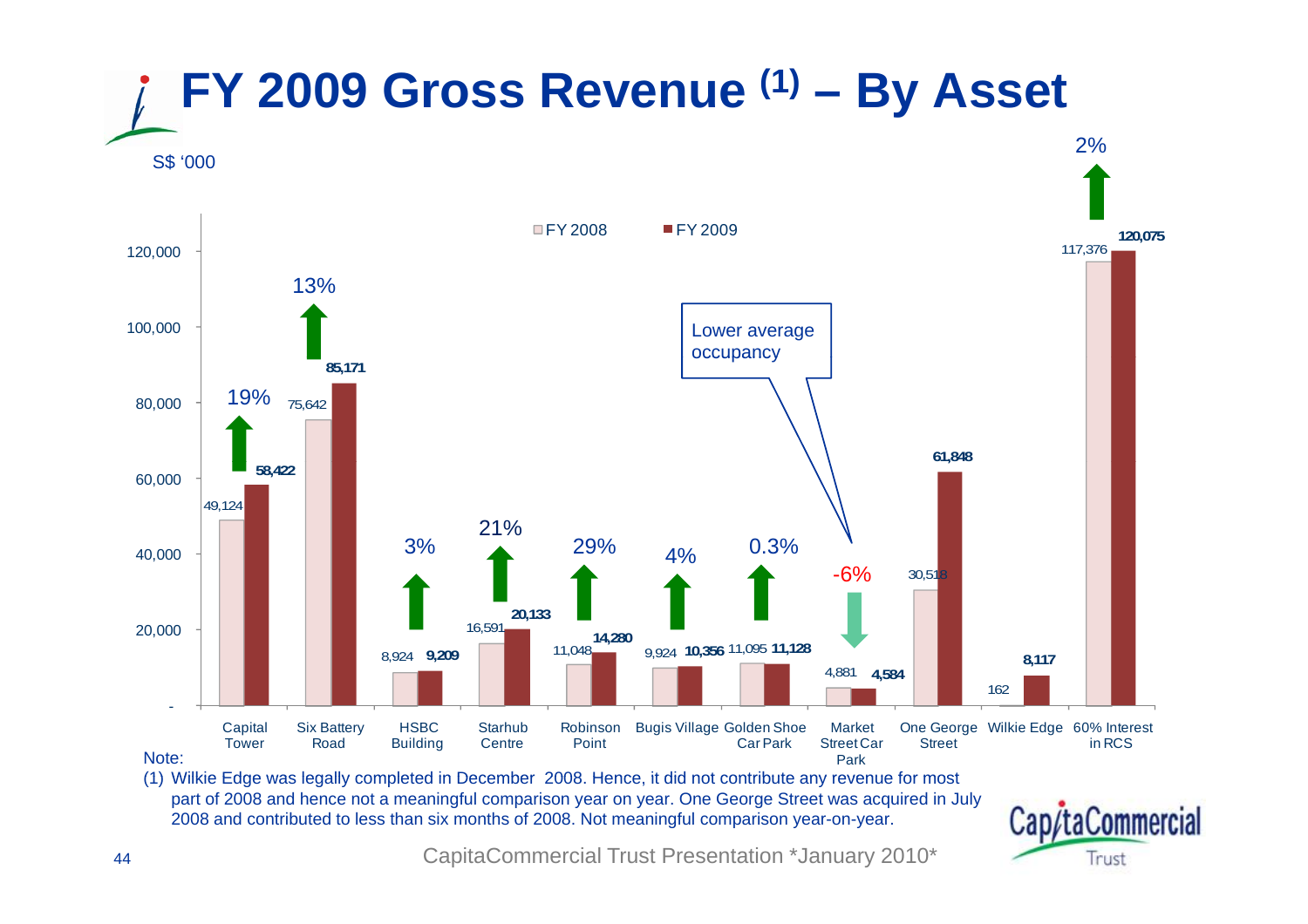![](_page_44_Figure_0.jpeg)

#### Note:

(1) Wilkie Edge was legally completed in December 2008. Hence, it did not contribute any revenue for most part of 2008 and hence not a meaningful comparison year on year. One George Street was acquired in July 2008 and contributed to less than six months of 2008. Not meaningful comparison year-on-year.

![](_page_44_Picture_3.jpeg)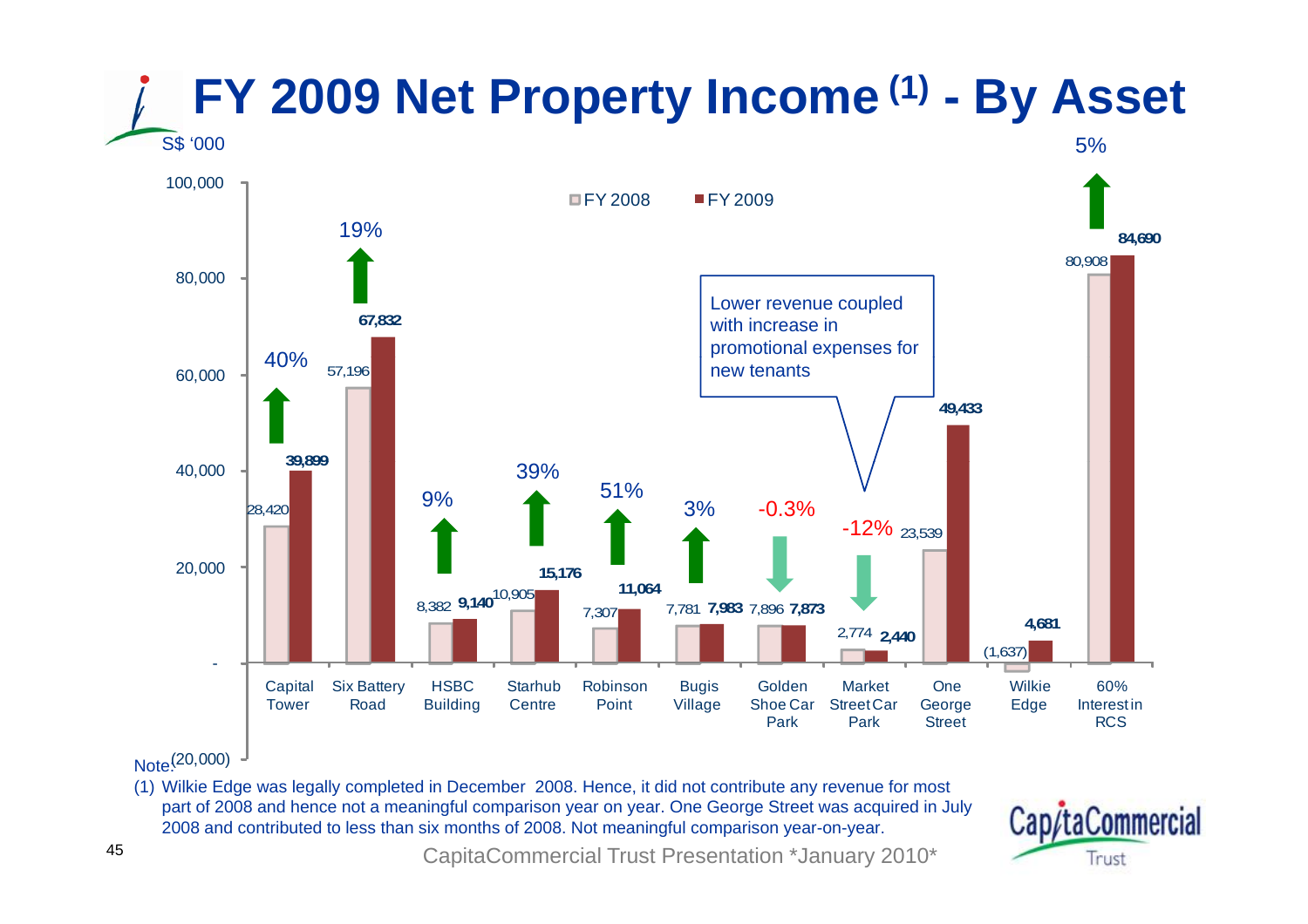# **Committed occupancy rates above market levels**

|                            | CCT 4Q 2009 Occupancy level   |       |               | <b>4Q Industry Statistics - Occupancy level</b> |                 |       |                        |      |       |           |      |
|----------------------------|-------------------------------|-------|---------------|-------------------------------------------------|-----------------|-------|------------------------|------|-------|-----------|------|
|                            | Grade A office: 98.7%         |       | 3Q: 97.9%     |                                                 |                 |       | Grade A offices: 93.8% |      |       | 3Q: 95.8% |      |
|                            | Portfolio: 94.8%              |       | 3Q: 94.0%     |                                                 | Core CBD: 91.2% |       |                        |      |       | 3Q: 91.2% |      |
|                            |                               |       | 2004          | 2005                                            |                 | 2006  | 2007                   |      | 2008  |           | 2009 |
|                            | <b>Capital Tower</b>          |       | 94.5          | 100.0                                           |                 | 100.0 | 100.0                  |      | 99.9  |           | 99.9 |
| <b>Six Battery Road</b>    |                               |       | 97.5          |                                                 | 99.5            | 100.0 | 99.9                   |      | 98.6  |           | 99.2 |
| <b>Starhub Centre</b>      |                               |       | 100.0<br>98.1 |                                                 |                 | 100.0 | 99.0                   | 93.1 |       | 68.2      |      |
| <b>Robinson Point</b>      |                               |       | 85.2<br>99.1  |                                                 |                 | 100.0 | 100.0                  |      | 90.9  |           | 94.1 |
|                            | <b>Bugis Village</b>          |       | 92.1<br>92.9  |                                                 |                 | 95.3  | 99.1                   |      | 96.6  |           | 93.8 |
|                            | <b>Golden Shoe Car Park</b>   |       | 100.0         |                                                 | 85.4            | 98.0  | 96.4                   |      | 100.0 | 100.0     |      |
|                            | <b>Market Street Car Park</b> | 100.0 |               | $0.0^{(1)}$                                     |                 | 95.6  | 95.4                   |      | 82.8  | 100.0     |      |
|                            | <b>HSBC Building</b>          |       |               | 100.0                                           |                 | 100.0 | 100.0                  |      | 100.0 | 100.0     |      |
| <b>Raffles City</b>        |                               |       |               |                                                 |                 | 99.5  | 99.3                   |      | 99.9  |           | 99.3 |
| Wilkie Edge <sup>(2)</sup> |                               |       |               |                                                 |                 |       |                        |      | 52.5  |           | 77.9 |
| <b>One George Street</b>   |                               |       |               |                                                 |                 |       |                        |      | 100.0 |           | 96.3 |
| <b>Portfolio Occupancy</b> |                               |       | 95.2          | 99.1                                            |                 | 99.6  | 99.6                   |      | 96.2  |           | 94.8 |

Note:

(1) Market Street Car Park's retail space was closed in November 2005 for asset enhancement work

(2) Wilkie Edge is a new property legally completed in December 2008

![](_page_45_Picture_5.jpeg)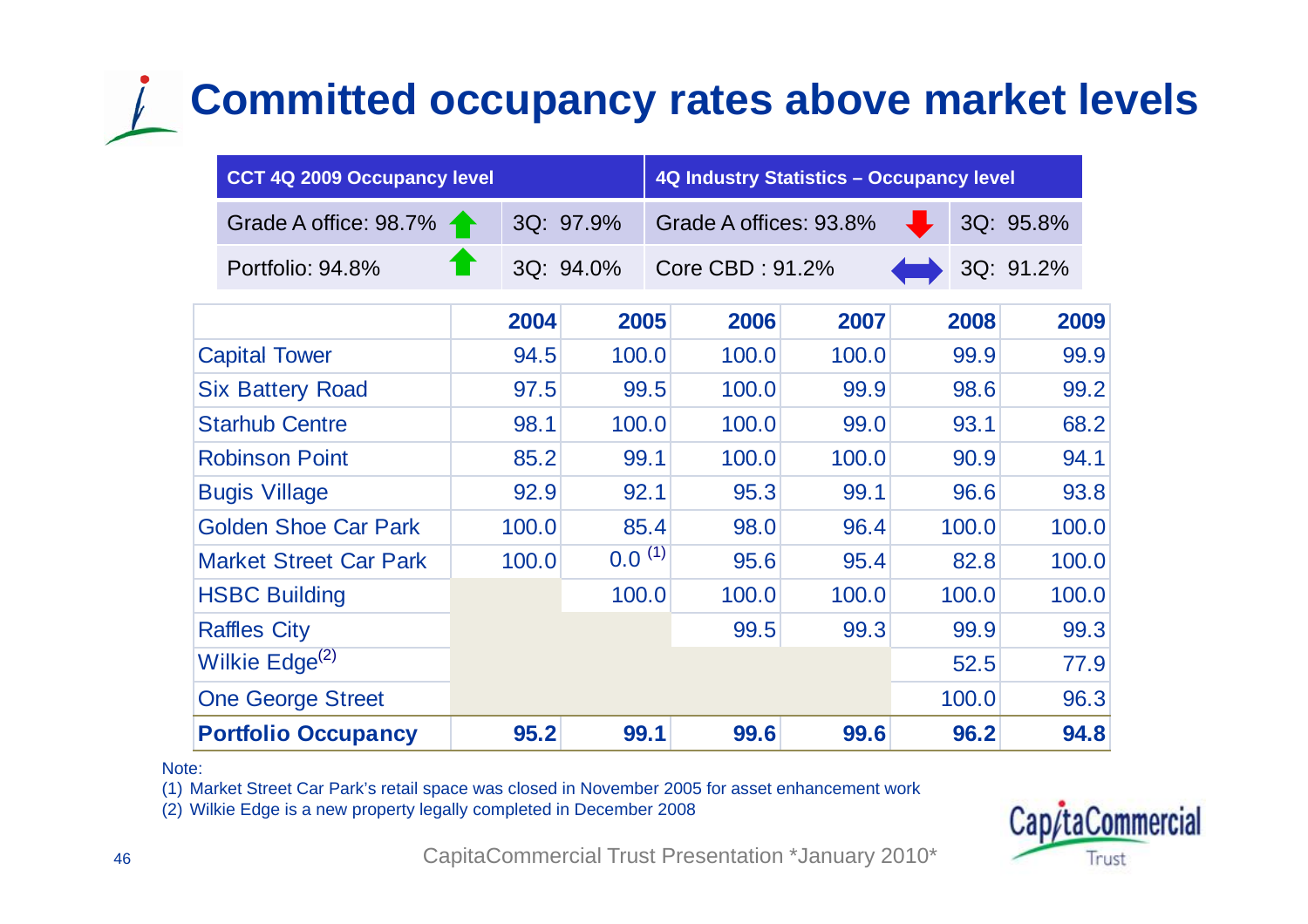# **Recognition for properties**

- • **National Safety and Security Award (Cluster Category),** by Safety & Security Watch Group, Singapore Police Force
	- Six Battery Road and Raffles City Singapore
- $\bullet$  **Fire Safety Excellence Award, Fire Safety Awards 2009** by National Fire and Civil Emergency Preparedness Council (NFEC) and Singapore Civil Defence Force (SCDF)
	- Six Battery Road
- $\bullet$  **Fire Safety Awards 2009** by NFEC and SCDF
	- Capital Tower, Raffles City Singapore, Starhub Centre, Robinson Point, Wilkie Edge, Golden Shoe Car Park
- $\bullet$  **Water Efficiency Award, PUB Water Efficiency Awards 2009** by Public Utilities Board, Singapore
	- Raffles City Singapore
- $\bullet$  **Silver Award for Development and Design (Renovation or Expansion of an Existing Project) , Asia Shopping Centre Awards** by International Council of Shopping Centers
	- Raffles City Singapore

![](_page_46_Picture_11.jpeg)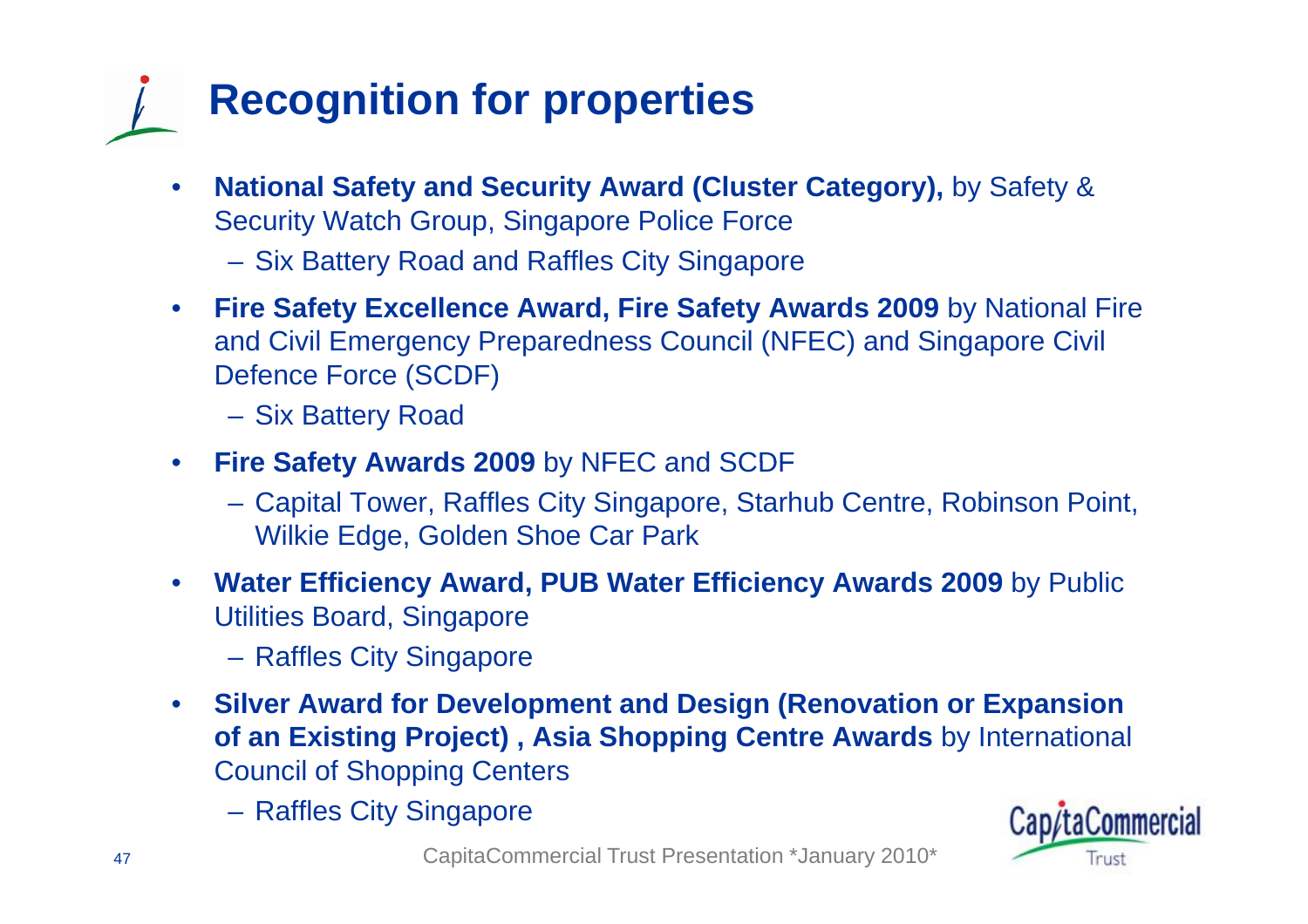## **Occupation Cost – Ranking now at 32 from 15; more cost competitive to base office in Singapore cost competitive to**

### CBRE Global 50 Index (by occupation cost in US\$/sf/year)

| City                                | Ranking<br>(Nov 09) | Cost   | <b>Previous</b><br>ranking (May 09) |
|-------------------------------------|---------------------|--------|-------------------------------------|
| London (West End), UK               | 1                   | 184.85 | 2(172.62)                           |
| Tokyo (Inner Central), Japan        | $\mathbf 2$         | 171.64 | 1(183.62)                           |
| <b>Tokyo (Outer Central), Japan</b> | 3                   | 139.09 | 5(149.58)                           |
| Hong Kong (Central), China          | 4                   | 137.61 | 4(150.42)                           |
| <b>Moscow, Russia</b>               | 5                   | 131.55 | 3(170.24)                           |
| Paris, France                       | $6\phantom{1}6$     | 122.51 | 8 (114.89)                          |
| Mumbai, India                       | 7                   | 121.11 | 6(131.04)                           |
| London (City), UK                   | 9                   | 108.03 | 9(103.50)                           |
| Hong Kong (Citywide)                | 21                  | 75.20  | 14(84.47)                           |
| <b>New York (Midtown), USA</b>      | 24                  | 68.93  | 21(68.63)                           |
| <b>Singapore</b>                    | 32 <sup>°</sup>     | 63.89  | 15 (82.79)                          |
|                                     |                     |        | Cap/taCommercial                    |

![](_page_47_Picture_3.jpeg)

Trust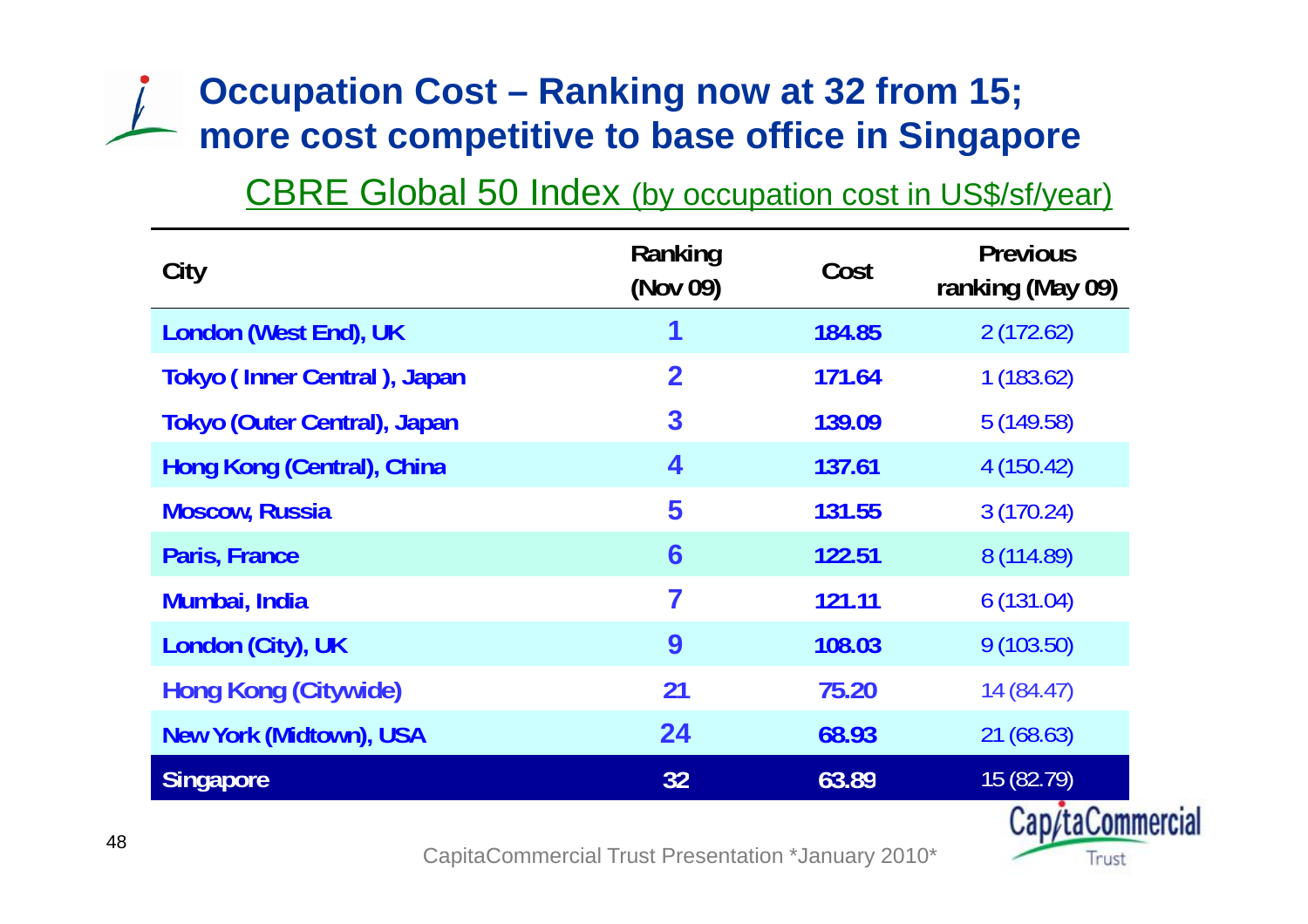# **Details of 2010 forecast office supply in Central Area**

| <b>Expected</b><br><b>Completion</b> | <b>Development</b>                                  | <b>Location</b>     | <b>Net Floor</b><br>Area (sf) | <b>Total Net Floor</b><br>Area (sf) |
|--------------------------------------|-----------------------------------------------------|---------------------|-------------------------------|-------------------------------------|
|                                      | <b>Tokio Marine Centre (formerly Asia Chambers)</b> |                     |                               |                                     |
| Q <sub>1</sub>                       | redevelopment)                                      | <b>McCallum St</b>  | 133,000                       |                                     |
|                                      |                                                     |                     |                               |                                     |
| Q <sub>1</sub>                       | <b>Twenty Anson</b>                                 | <b>Anson Road</b>   | 204,000                       |                                     |
|                                      | Marina Bay Financial Centre (Phase 1) – 72%         |                     |                               |                                     |
| Q <sub>2</sub>                       | pre-committed                                       | <b>Marina Bay</b>   | 1,600,000                     |                                     |
|                                      |                                                     |                     |                               |                                     |
| Q <sub>3</sub>                       | 50 Collyer Quay - some pre-commitment               | <b>Collyer Quay</b> | 412,000                       |                                     |
|                                      | North Bridge Road (Owner/Tenant: Kim Eng            |                     |                               |                                     |
| 2010                                 | Holdings' HQ)                                       | <b>City Fringe</b>  | 50,000                        | 2,399,000                           |

*Source: Supply forecast compiled from CBRE report (December 09); pre-commitment*  estimates obtained from published reports

![](_page_48_Picture_3.jpeg)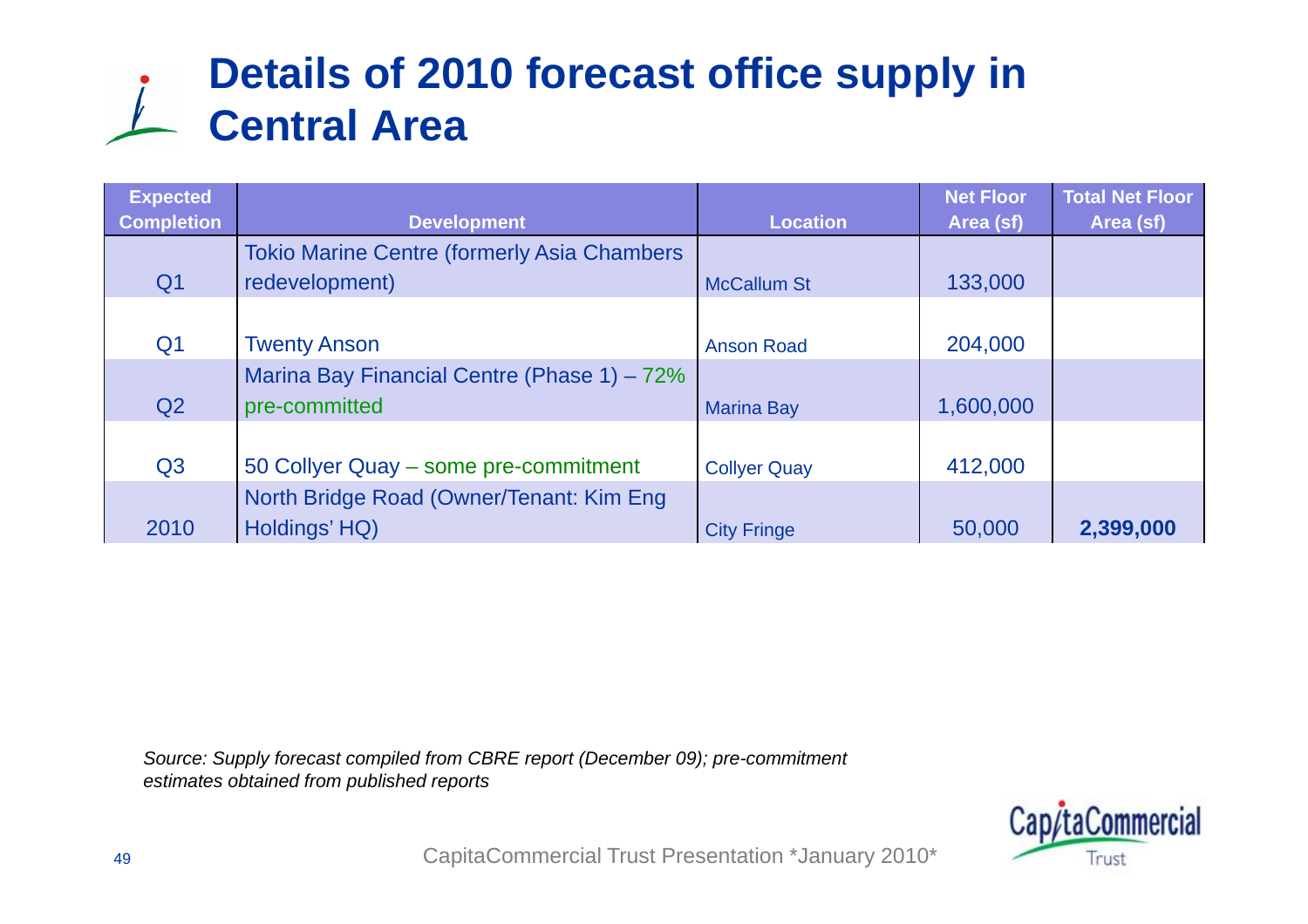# **Details of forecast office supply in Central Area for 2011 - 2012**

| <b>Expected</b><br><b>Completion</b> | <b>Development</b>                                                                           | <b>Location</b>      | <b>Net Floor</b><br>Area (sf) | <b>Total Net Floor</b><br>Area (sf) |
|--------------------------------------|----------------------------------------------------------------------------------------------|----------------------|-------------------------------|-------------------------------------|
| Q1 2011                              | Ocean Financial Centre - 2% pre-committed                                                    | <b>Collyer Quay</b>  | 850,000                       |                                     |
| 2011                                 | 1 Raffles Place (OUB Centre Tower 2)                                                         | <b>Raffles Place</b> | 350,000                       |                                     |
| 2011                                 | Hotel / Office at Upper Pickering Street (Hotel<br>Plaza Group)                              | Chinatown            | 70,000                        |                                     |
| Q3 2011                              | Asia Square (Marina View Tower 1 (only L6 -<br>L43 office))                                  | <b>Marina Bay</b>    | 1,260,000                     | 2,530,000                           |
| 2012                                 | Marina Bay Financial Centre (Phase 2) – 55%<br>pre-committed<br><b>TOTAL FORECAST SUPPLY</b> | <b>Marina Bay</b>    | 1,300,000                     | 1,300,000                           |
|                                      | $(2010 - 2012)$                                                                              |                      |                               | 6,229,000                           |

*Source: Supply forecast compiled from CBRE report (December 09); pre-commitment*  estimates obtained from published reports

![](_page_49_Picture_3.jpeg)